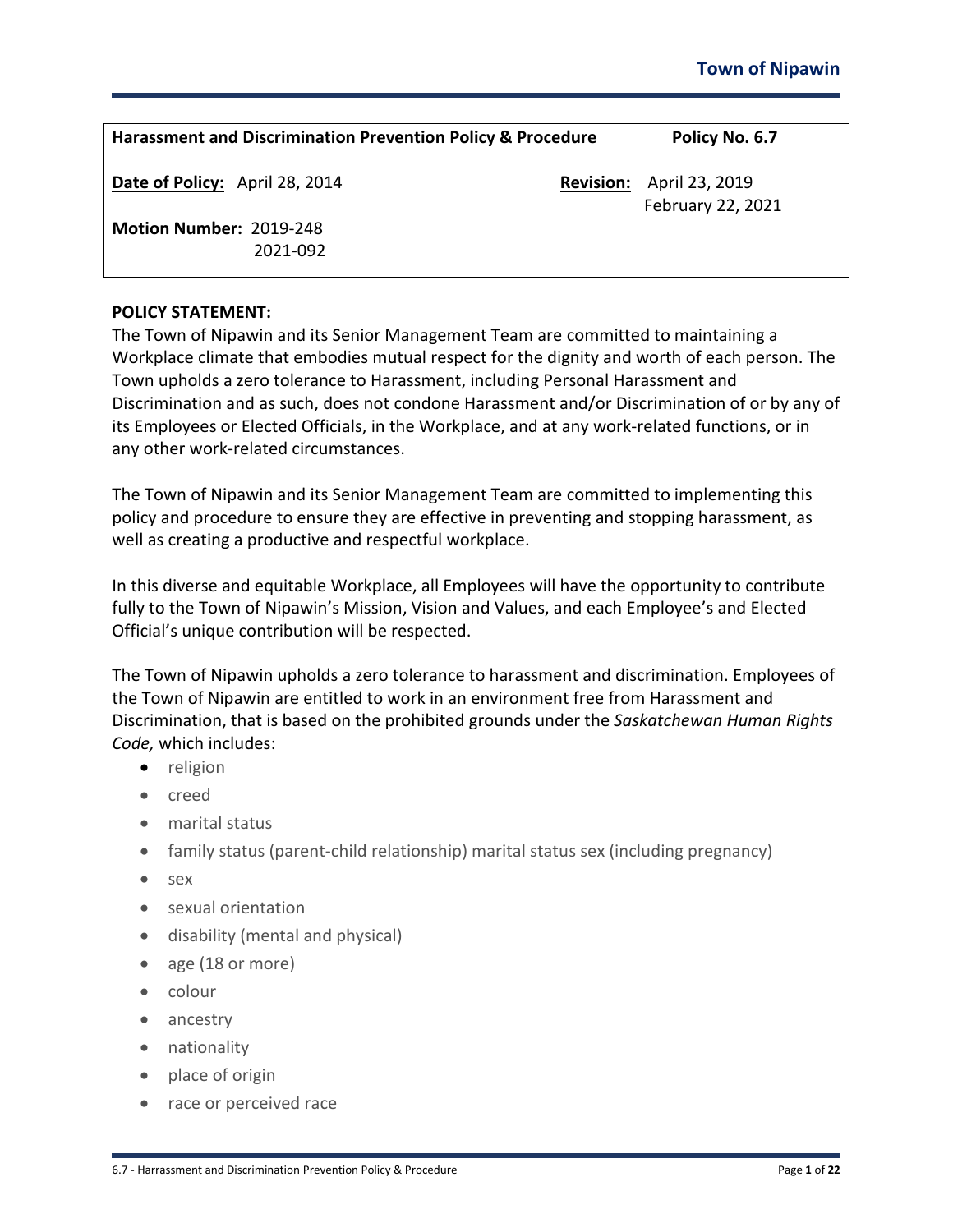- receipt of public assistance; and
- gender identity.

The Town prohibits Harassment or Discrimination of or by any of its Employees, in the Workplace, or at any work-related and/or staff social functions, or in any work-related circumstances. The Town of Nipawin will not engage in any actions that contribute to Harassment and/or Discrimination in its Workplace. Discrimination and Harassment are violations of the *Saskatchewan Human Rights Code* upon which this policy is based.

## **PURPOSE:**

The intention of this policy and procedure is to prevent Discrimination and Harassment, including Personal Harassment, from occurring in the workplace and where necessary, to act upon complaints of such behaviour promptly, fairly, judiciously and with due regard to confidentiality for everyone involved. An effective element in preventing Harassment and Discrimination is education. To this end, education programs and information sessions will be provided to promote awareness of the issues of Harassment and Discrimination and to foster an environment free of Harassment within the Town of Nipawin (*in progress).*

The Town will also implement a Workplace Violence Prevention Policy and Procedure that addresses concerns related to Workplace violence. Some employees may also have rights under collective agreements. Any individual has the right to pursue their complaint through the *Saskatchewan Human Rights Commission.*

This policy and procedure contains definitions related to harassment and discrimination and identifies the rights and responsibilities of all Employees, including Management.

## **SCOPE:**

This policy and procedure apply to all Town of Nipawin Employees, including but not limited to permanent, temporary, term, contract, and probationary employees, and to contractors, consultants, volunteers, students, seasonal, as well as applicants for employment. This policy and procedure also apply to elected officials.

Members of the public, visitors to Town facilities, and individuals conducting business with the Town of Nipawin, are expected **not** to engage in Harassment and Discrimination against Employees. If such Harassment or Discrimination occurs, the Town will take reasonable and necessary steps to ensure a Workplace free from Harassment and Discrimination to the extent possible, which may include contacting Police and involvement of Legal Services, etc.

#### **DEFINITIONS:**

**Abuse of Authority** means an individual's improper use of power or authority to intimidate, threaten or coerce an individual in a manner that is not consistent with Town policies.

**Allegation** means a statement or assertion that has not been proven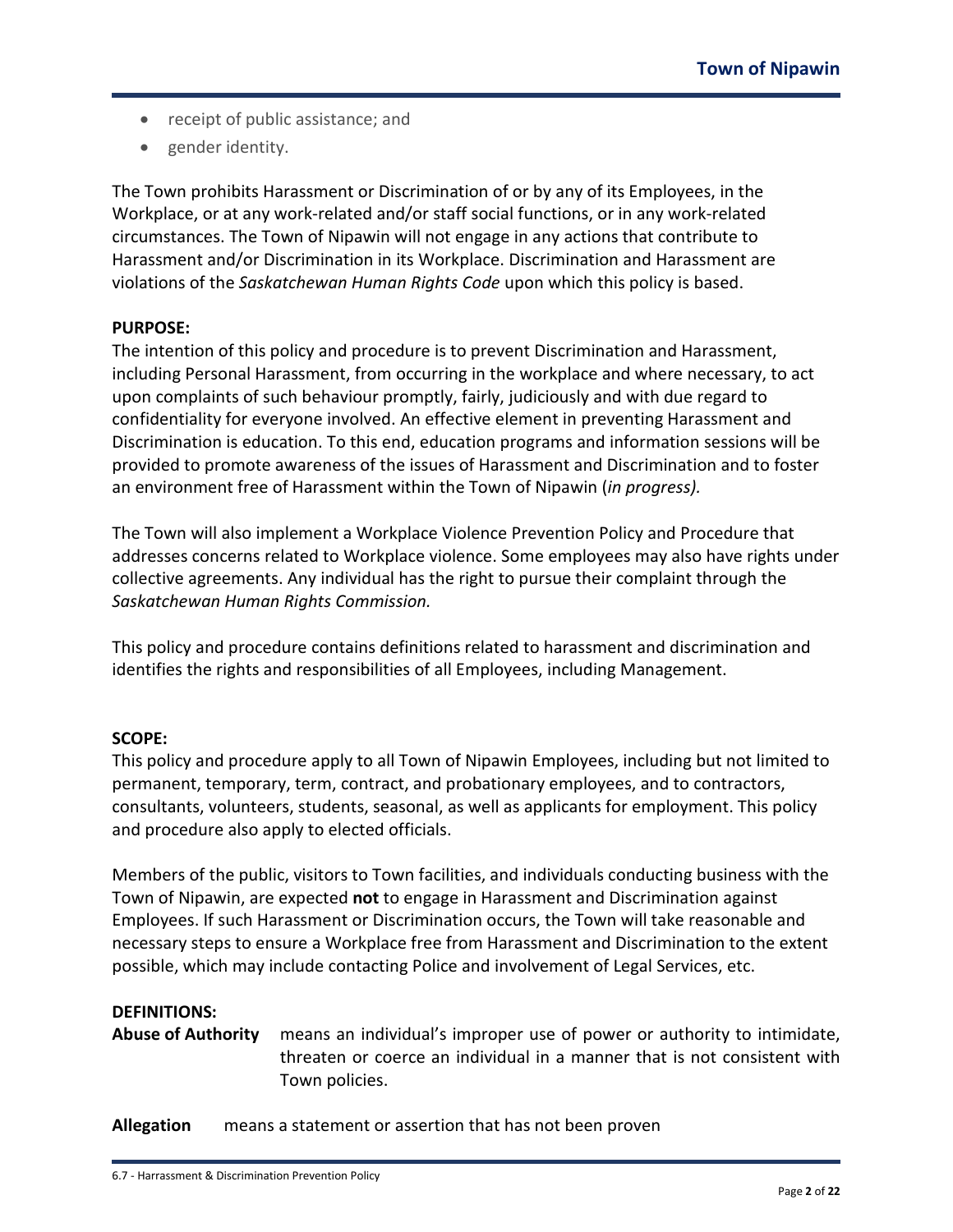#### **Alleged** means suspected but not proven

**Best Practice** means wisest action to take based on current knowledge

- **Bullying** the misuse of power or position to persistently criticize, condemn or openly humiliate a(n) individual(s), in a manner that undermines their ability. This involves the misuse of power or aggression to control or distress another. The power differential can take various forms, including the exercise of power in numbers, through one's position, etc. The behaviour is often repeated. Bullying can also take many different forms, including physical, verbal, non-verbal, unduly influencing a decision, social isolation, or overt exclusion, etc.
- **Complaint** any person who makes a complaint.
- **Complainant** means a person making a complaint of harassment or brings a discrimination issue to the attention of the employer.
- **Disability** means any degree of physical disability, infirmity, malformation or disfigurement that is caused by bodily injury, birth defect or illness and, without limiting the generality of the foregoing, includes diabetes mellitus, epilepsy, a brain injury, any degree of paralysis, amputation, lack of physical co-ordination, blindness or visual impediment, deafness or hearing impediment, muteness or speech impediment, or physical reliance on a guide dog or other animal or on a wheelchair or other remedial appliance or device; a condition of mental impairment or a developmental disability; a learning disability, or a dysfunction in one or more of the processes involved in understanding or using symbols or spoken language; or a mental disorder.

"Disability" should be interpreted in broad terms. It includes both present and past conditions, as well as a subjective component, namely, one based on perception of disability.

**Discrimination** means differential treatment of an individual or group of individuals which is based, in whole or in part, on one or more of the prohibited grounds under the Saskatchewan Human Rights Code and which has an adverse impact on the individual or group of individuals. Discrimination may be intentional or unintentional, direct, or indirect.

#### **Discriminatory Harassment** includes:

- Unwanted physical contact (touching, grabbing, hitting, or pinching)
- Written or verbal abuse or threats
- Unwelcome remarks, jokes, slurs, or taunts about a person's ancestry, national or ethnic origin, sexual orientation, or any other prohibited ground
- Insulting names or comments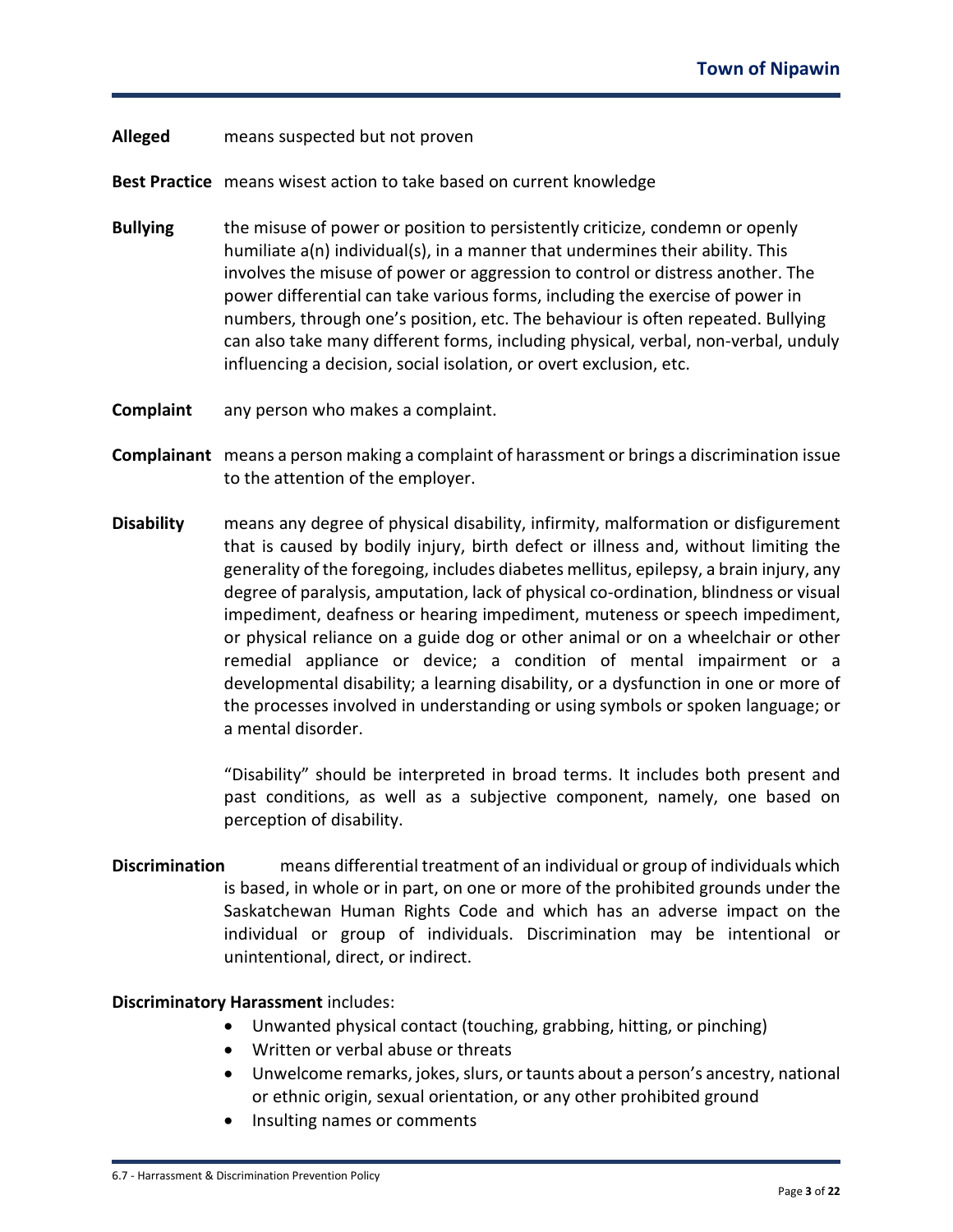- Jokes, cartoons, or pictures
- Practical jokes that embarrass or insult someone
- Ignoring, isolating, or segregating a person or group
- Negative treatment because of sex, ancestry, disability, or any other prohibited ground of discrimination.
- **Employee** means all Employees of the Town of Nipawin, union and non-union including but not limited to, permanent, seasonal, students, temporary, term, volunteer, probationary and contract Employees.
- **Employer** in accordance with the *Occupational Health & Safety Act/Regulations*, employer means a person who employs one or more workers or contracts for the services of one or more workers and includes a contractor or subcontractor who performs work or supplies services and a contractor or subcontractor who undertakes with an owner, constructor, contractor or subcontractor to perform work or supply services.
- **Frivolous** is characterized by a lack of seriousness or sense; of little or no weight, worth or importance, not worthy of serious notice.
- **Harassment** means any inappropriate conduct, comment, display, action or gesture by a person:

(i) that either:

(A) is based on race, creed, religion, colour, sex, sexual orientation, marital status, family status, disability, physical size or weight, age, nationality, ancestry, or place of origin; or

(B) subject to subsections (4) and (5), adversely affects the worker's psychological or physical well-being and that the person knows or ought reasonably to know would cause a worker to be humiliated or intimidated; and

- (ii) that constitutes a threat to the health or safety of the worker.
- **Investigation** is a fair and impartial fact-finding process which leads to a decision and action by the employer.
- **Mediation** is a collaborative process of communication and solution-seeking between the employer, employee, and the union where applicable, that leads to the resolution of a matter. This process can also be referred to as early resolution, settlement, conflict resolution, or alternative dispute resolution. Mediation is a consensual process and should only be undertaken if the parties agree to it.
- **Management** is any individual responsible for directing the work of others, including but not limited to elected officials, the Chief Administrative Officer, Chief Financial Officer, Directors, Supervisors, and Forepersons. **These individuals are**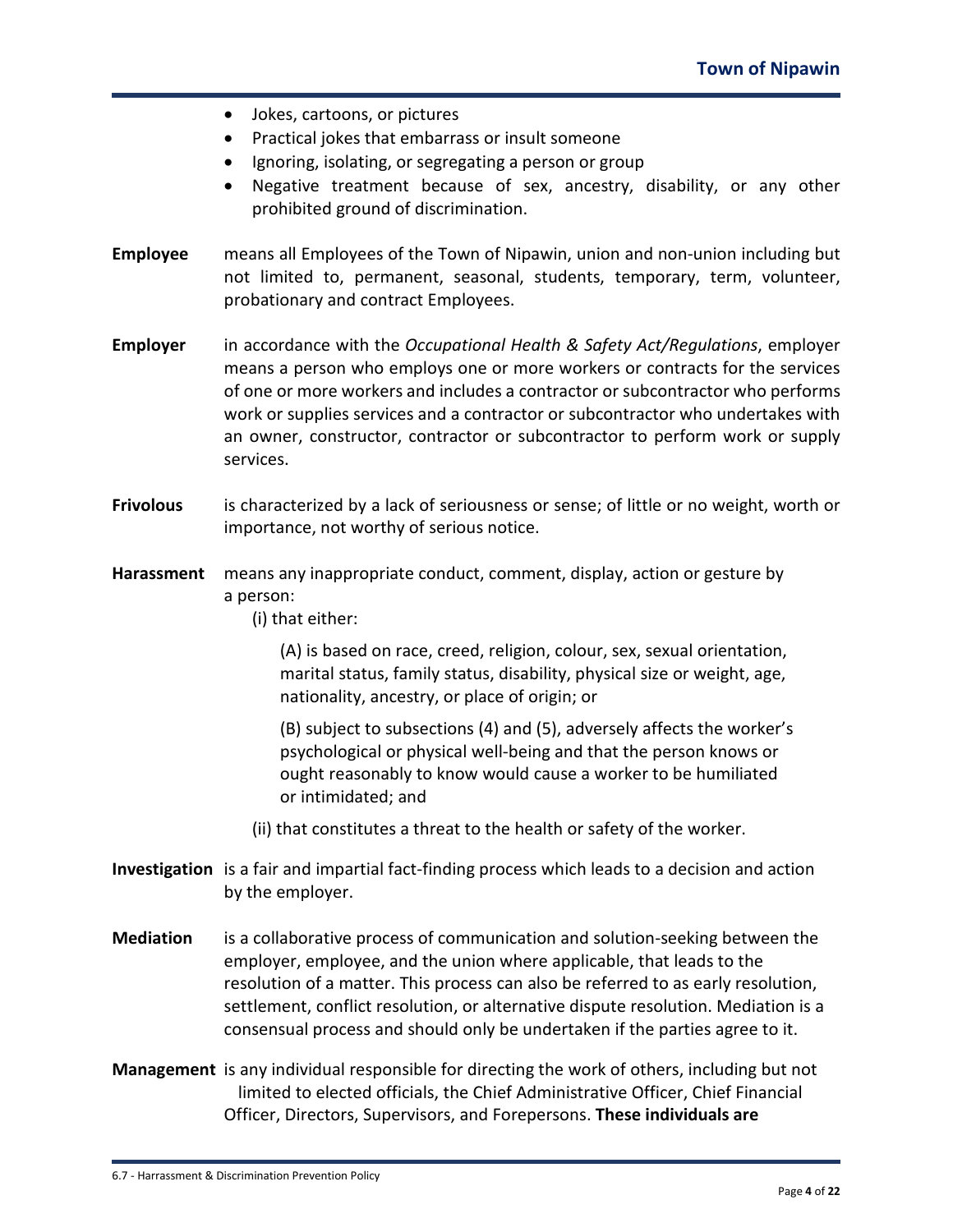**considered a part of the "directing mind" of the organization and the Town of Nipawin could be held liable by a court or tribunal if these individuals violate the Code themselves or do nothing to prevent and stop Harassment or Discrimination in the Workplace.**

**Personal Harassment** is any unwanted activity or behaviour directed at an individual that creates a negative, hostile, or unwelcoming environment for that individual. Personal harassment is not covered by *The Saskatchewan Human Rights Code* because it is not connected to one of the prohibited grounds of discrimination. However, this policy also prohibits the kind of personal harassment prohibited by *The Occupational Health and Safety Act, 1993*: *"forms of personal harassment with respect to any matter or circumstance arising out of the worker's employment, which includes bullying and abuse of power."*

> Personal (Workplace) Harassment **does not** violate any of the prohibited grounds outlined in the *Saskatchewan Human Rights Code.* Personal harassment can make a person feel uncomfortable, distressed, offended, or intimidated. Types of behaviour that may constitute as Personal harassment include, but are not limited to:

- Ongoing condescending comments or name calling
- Repeated offensive gestures or comments
- Practical jokes
- False accusations
- Repeatedly excluding or ignoring the victim
- Spreading malicious rumors or gossip
- Abuse of power or authority which negatively disrupts or prevents the performance of workplace duties or unduly influence workplace decisions, or requests to perform duties outside the scope of job requirements such as requests for personal errands
- Persistent, excessive, or unjustified criticism and constant scrutiny beyond reasonable exercise of supervisory duties
- Intimidation
- Being coerced to engage in conduct that is not consistent with workplace expectations of the Town of Nipawin
- Bullying
- Actions which create a "Poisoned Work Environment" which is hostile, intimidating, or offensive.

## **Prohibited Grounds** include:

- Religion
- Creed
- Marital Status
- Family Status
- Sex
- Sexual Orientation
- Disability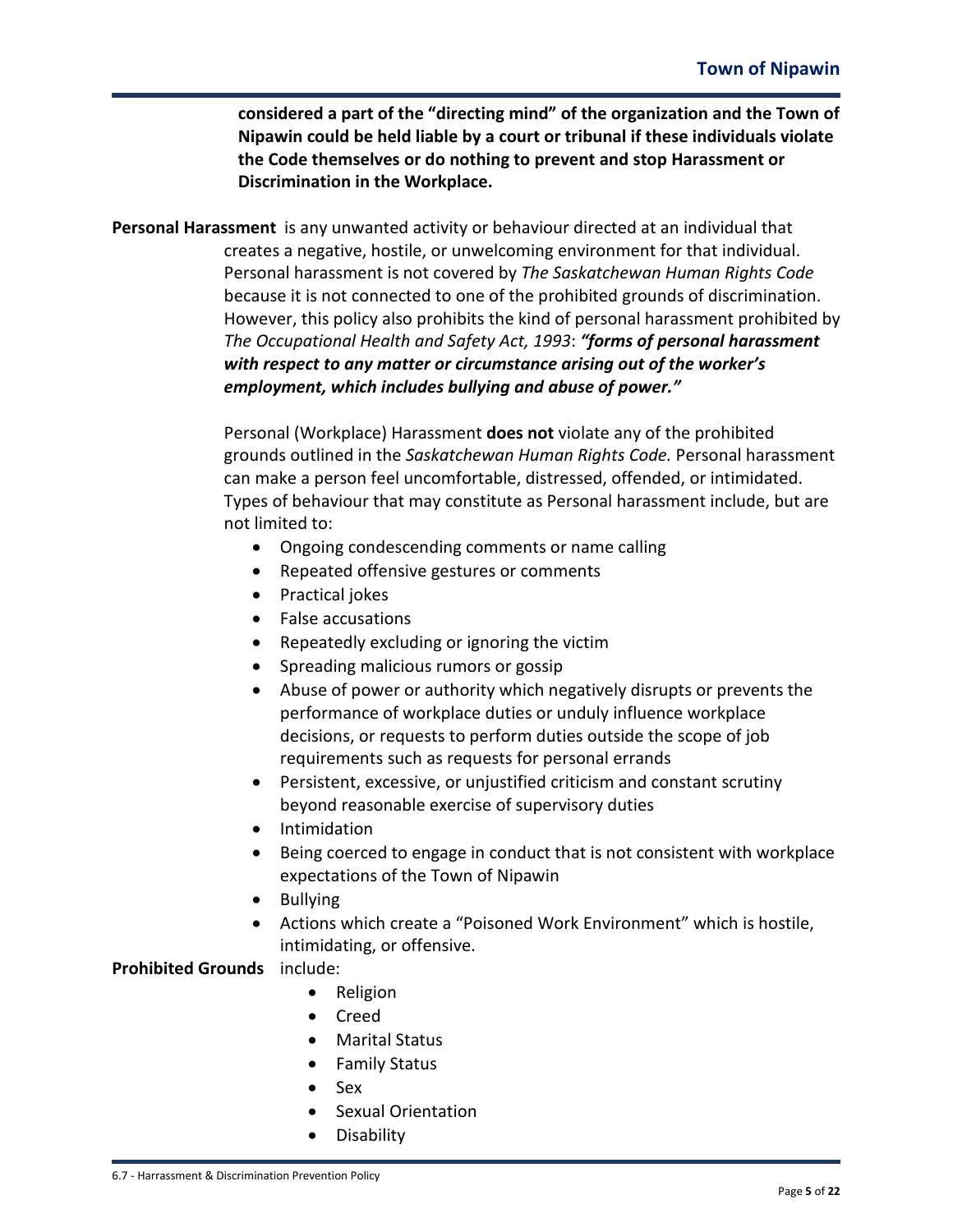- Age
- Colour
- Ancestry
- Nationality
- Place of origin
- Race or perceived race
- Receipt of public assistance; and
- Gender Identity
- **Poisoned Work Environment** is a work environment where inappropriate comments, behaviour or the display of offensive material has an adverse impact on an individual or a group. The offending behaviour does not need to be directed towards an individual but may have an adverse impact in the Workplace that goes beyond the original incident. The adverse impact can include psychological suffering. A Poisoned Work Environment may result from a pattern of events or a single, serious remark or action.
- **Respondent** is any person who is the subject of a complaint (i.e. A complaint is made against them).
- **Sexual Harassment** includes unwanted or unwelcome actions or comments of a sexual or gender-related nature. Sexual Harassment does not have to be sexual in nature. Stereotypical comments or actions about one gender or the other can be a form of Sexual Harassment. Sexual Harassment can happen to anyone regardless of their sex. Usually Sexual Harassment is a pattern of behaviour that occurs over a period of time; however single incident can be serious enough to be considered Sexual Harassment. Sexual Harassment is further defined under the Occupational Health and Safety Act to include:
	- engaging in a course of vexatious comment or conduct against a worker in a workplace because of sex, sexual orientation, gender identity or gender expression, where the course of comment or conduct is known or ought reasonably to be known to be unwelcome
	- making a sexual solicitation or advance where the person making the solicitation or advance is in a position to confer, grant or deny a benefit or advancement to the worker and the person knows or ought reasonably to know that the solicitation or advance is unwelcome.
- **Systemic discrimination** occurs when structural barriers or widespread stereotypes and assumptions bar certain groups of people from full participation in activities covered by *The Saskatchewan Human Rights Code.* These include employment, education, public services, housing, contracts, trade unions, the purchase of property, publications, and professional trades and associations.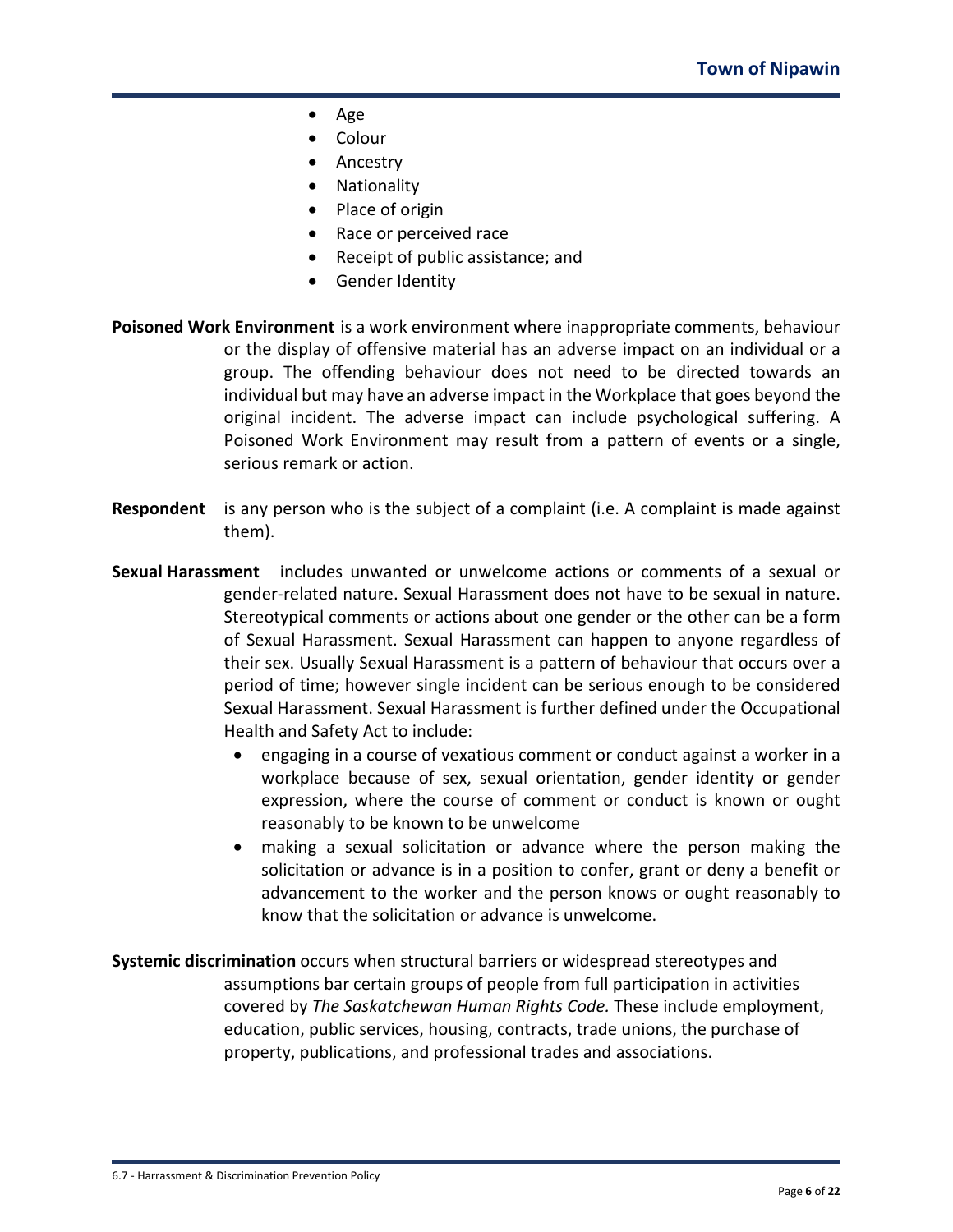- **The Duty to Accommodate** requires employers, service providers, and others covered by *The Saskatchewan Human Rights Code* to accommodate needs related to a prohibited ground of discrimination, up to the point of undue hardship. This duty extends to both employees and clients. The duty to accommodate is a requirement to integrate diversity into public services and the workplace and may entail changing office space, policies, practices, and/or behaviours.
- **Trivial** of very little importance or value, insignificant.
- **Undue Hardship** describes the limit on the duty to accommodate for employers, service providers, and others covered by *The Saskatchewan Human Rights Code*. Undue hardship can only be defined on a case-by-case basis as its determination relies on the specific facts of each case. The point of undue hardship is only reached when the employer or service provider has done everything possible to accommodate a need. Some factors which courts have considered in their determinations of what constitutes undue hardship include: a threat to health or safety, major economic impact, disruption to a collective bargaining agreement, diminished morale, interchangeability of workforce and facilities and size of workplace. This list is not exhaustive, rather demonstrative. Undue hardship cannot be established by personal preferences based on ancestry, gender or any other of the prohibited grounds under *The Saskatchewan Human Rights Code.*
- **Vexatious** conduct that is inappropriate, unnecessary, and that a reasonable person would consider to be offensive, upsetting, distressing, demeaning or would make a person uncomfortable.
- **Workplace** Any building or part of a building in which one or more employees work, including employee eating, changing and/or lounge areas, and any vehicle, or any area including outside worksites, where employees perform their duties (construction site, open field, parking lot, road, park). A workplace also includes any work-related function or circumstances. In some instances, harassing behaviour which occurs outside of the physical workplace and/or adversely affects relationships in the work environment may be covered under this policy (e.g., work-sanctioned social functions, conferences, etc.)
- **In Good Faith** means a claim of harassment with good intentions
- **In Bad Faith** means a claim of harassment when the complainant knows that the allegations are not true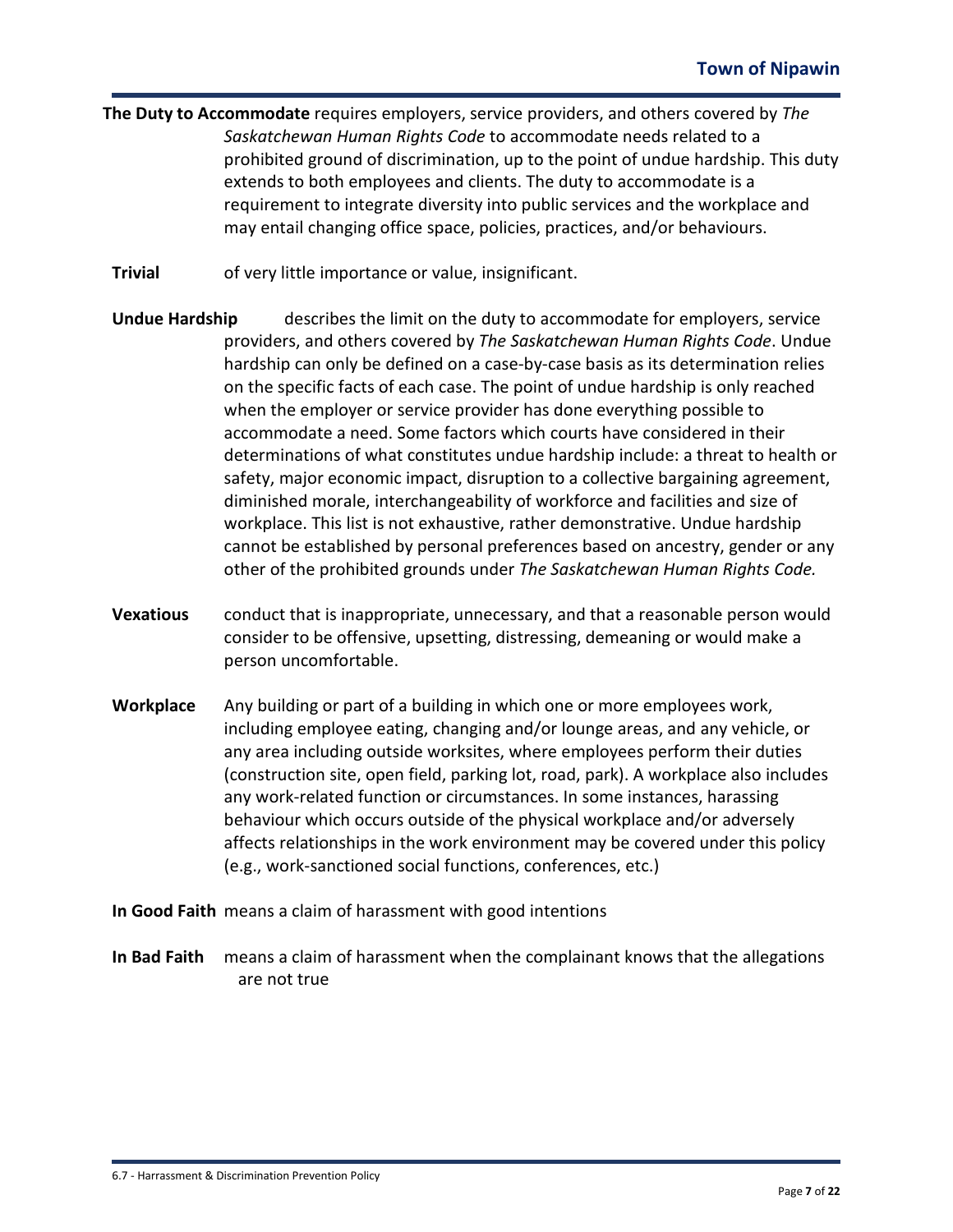#### **TERMS & CONDITIONS**

The following terms and conditions apply to this Policy and Procedure:

#### **1. Discriminatory or Harassing Behaviours**

Discriminatory or harassing behaviour results from actions directed at specific individuals or groups, which are unwelcome or unwanted; or, may be actions which are not directed at a particular individual, but have created a "Poisoned Work Environment" which is hostile, intimidating or offensive.

**To be covered under this policy, the harassing or discriminatory behaviours must be linked to one or more of the prohibited grounds.** Examples of discriminatory or harassing behaviours include, but are not limited to:

- Racial or ethnic slurs
- Written or verbal abuse or threats based on a prohibited ground
- Unwelcome remarks, jokes, nicknames, taunts, suggestions related to a person's body, attire, age, marital status, sex, or gender, ethnic or racial origin, religion, disabilities, sexual orientation, or any prohibited grounds
- Practical jokes related to a prohibited ground which result in embarrassment or insult or negatively affect work performance
- Abuse of Authority which undermines performance or threatens careers, based on a prohibited ground
- Vandalism of personal property (if the employee is targeted because he/she is identifiable on a prohibited ground)
- Displays of racist or other offensive or derogatory material
- Derogatory cartoons or graffiti based on a prohibited ground
- Patronizing or condescending behaviour or language which reinforces stereotypes and undermines self-respect
- Inappropriate references to racist organizations or individuals
- Accessing, displaying, transmitting or storing (including on the Town's technology systems, including computer network etc.) material which violates any Canadian federal or provincial law or Town bylaw or directive, or is harassing, discriminatory, or obscene and conductive to a Poisoned Work Environment.

Examples of **sexual harassing behaviours** include but are not limited to:

- Unwanted touching or patting
- Sexually suggestive or obscene remarks or gestures
- Leering (suggestive staring) at a person's body
- Display of sexually offensive material
- Making sexual requests or suggestions
- Unwelcome sexual flirtations, advances, propositions
- Sexual assault
- Sexist jokes causing embarrassment or offence, told, or carried out after the joker has been advised that they are embarrassing or offensive, or that is by their nature, clearly embarrassing or offensive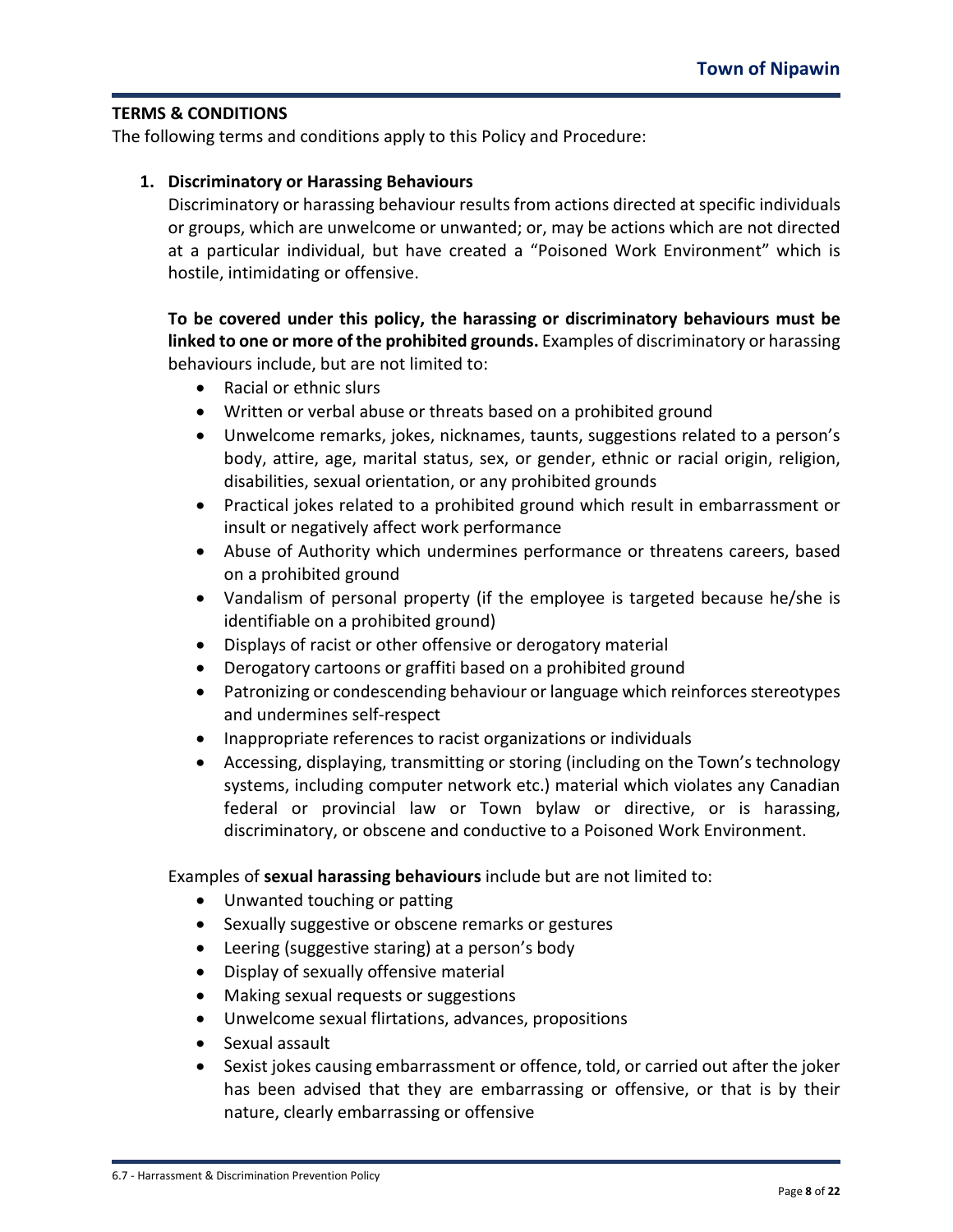- Derogatory or degrading remarks directed toward members of one sex or sexual orientation
- Verbal abuse or threats of a sexual nature
- Offensive comments or conduct around someone's sexual orientation, gender identity or gender expression

# **2. Complaints**

Complainants and Respondents have the right to confidential, unbiased advice from their Direct Supervisor, the Finance & Human Resources Officer, Director, CAO and/or union representative (if applicable) for the Town of Nipawin.

The Procedures for Resolving Harassment and Discrimination Issues outline the steps for handling of complaints, including the following options:

- Complaint to the Town of Nipawin, through first, the Employee's Direct Supervisor, second, the Employee's respective department Director, and if needed the Chief Administrative Officer
- Complaint directly to the Finance & Human Resources Officer
- Complaint to the *Human Rights Tribunal of Saskatchewan*
- Filing of a grievance for those Employees covered under a collective agreement
- Complaint to Police if a criminal act has occurred

## **3. Confidentiality**

The Town of Nipawin will make every reasonable effort to maintain confidentiality for Employees involved in Harassment and Discrimination complaints or incidents. Confidentiality extends to all records relating to complaints, including but not limited to meetings, interviews, and investigation results. Breaches of confidentiality may be subject to appropriate disciplinary action. Complainants, Respondents, and witnesses will be advised to maintain confidentiality concerning complaints or incidents. Any record of discipline which occurs as a result of a complaint will be included in the disciplined Employee's file. However, all records are subject to the provisions of the *Freedom of Information and Protection of Privacy Act* and may be subject to disclosure under the Act or to a court of law.

## **4. Procedural Fairness**

The rules of procedural fairness govern all activities occurring under this policy.

## **5. Reprisal**

Any form of retaliation against parties involved in a complaint (including a Complainant, Respondent, witness, investigator etc.), will be considered a serious violation of this policy and will not be tolerated. Such retaliatory actions may be subject to disciplinary action up to and including termination of employment.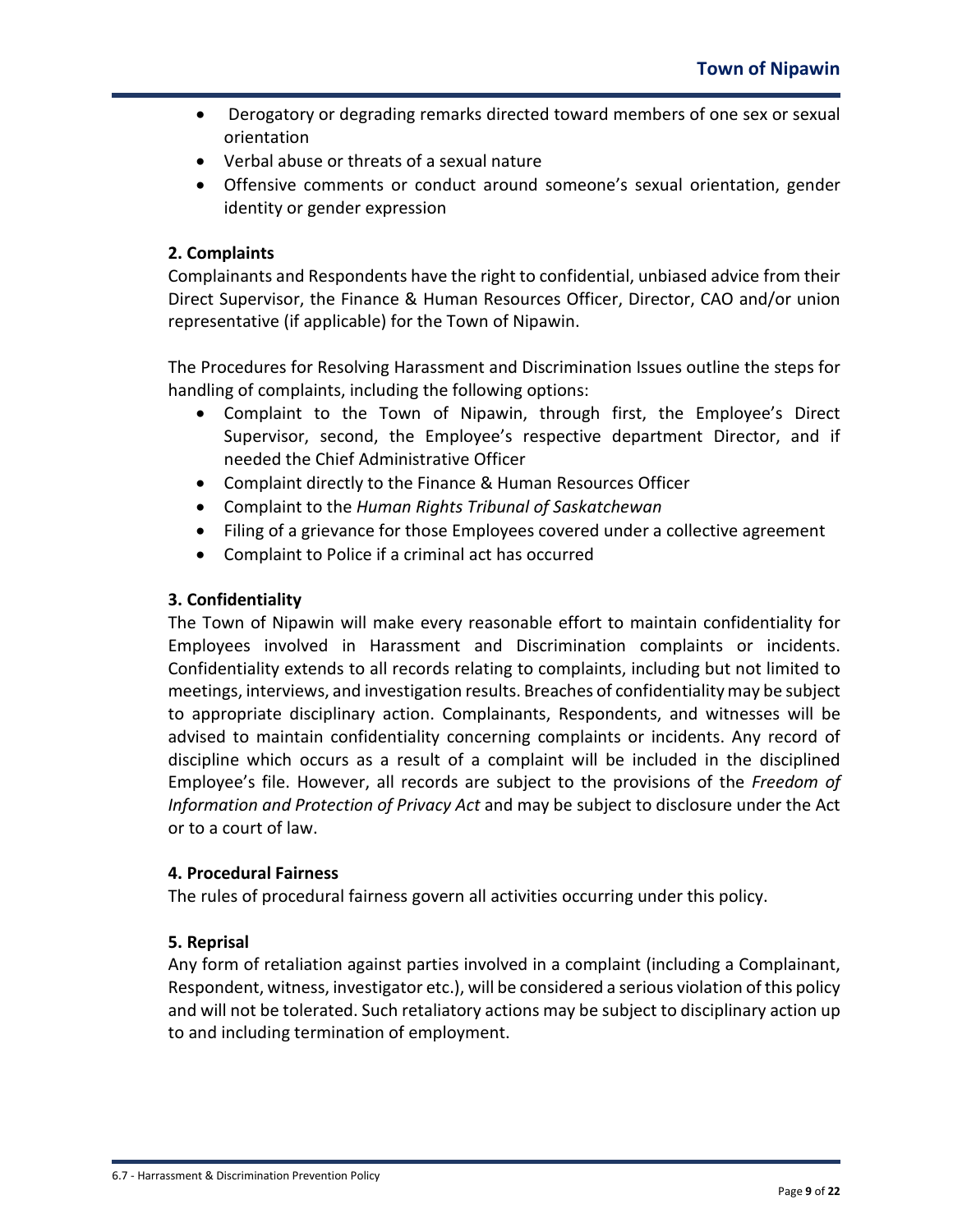### **6. Trivial, Frivolous/Vexatious Complaints**

The Town of Nipawin prohibits complaints that are trivial, frivolous, vexatious, or made in bad faith. Any Employee found to have lodged such a complaint may be subject to appropriate disciplinary action, up to and including dismissal.

#### **WHAT IS NOT HARASSMENT**

This Policy does not extend or apply to day-to-day management or supervisory decisions involving work assignments, job assessment and evaluation, workplace inspections, implementation of appropriate dress codes and disciplinary action. These actions are not harassment, even if they sometimes involve unpleasant consequences. Note that managerial actions must be carried out in a manner that is reasonable and not abusive.

This Policy does not extend to harassment that arises out of matters or circumstances unrelated to the worker's employment. For example, harassment that occurs during a social gathering of co-workers that is not sponsored by the employer is not covered. However, harassment that occurs while attending a conference or training session at the request of the employer is covered within this policy.

Other situations that do not constitute harassment include:

- Physical contact necessary for the performance of the work using accepted industry standards
- Conduct which all parties agree is inoffensive or welcome
- Conflict or disagreements in the workplace, where the conflict or disagreement is not based on one of the prohibited grounds

Harassment can exist even where there is no intention to harass or offend another. Every person must take care to ensure his or her conduct is not offensive to another.

#### **RESPONSIBILITIES**

## **Shared Responsibility (All Employees)**

All Employees have the right to work in an environment free from Harassment and Discrimination. All employees have the right to work in a healthy, respectful, and supportive work environment that is free from Personal Harassment and all employees share the responsibility to support harassment-free workplace, human rights and equality. The particular responsibilities of the Employer, Management and non-Management Employees are specified below:

Employees share in the responsibility to ensure that their work environment is free from Harassment and Discrimination. Employees must not engage in any behaviour or comments that are or may be perceived as Harassment or Discrimination. Employees are required to report incidents of Harassment, Discrimination, or Reprisal to their Direct Supervisor, Department Director, the CAO or to the Finance & Human Resources Officer.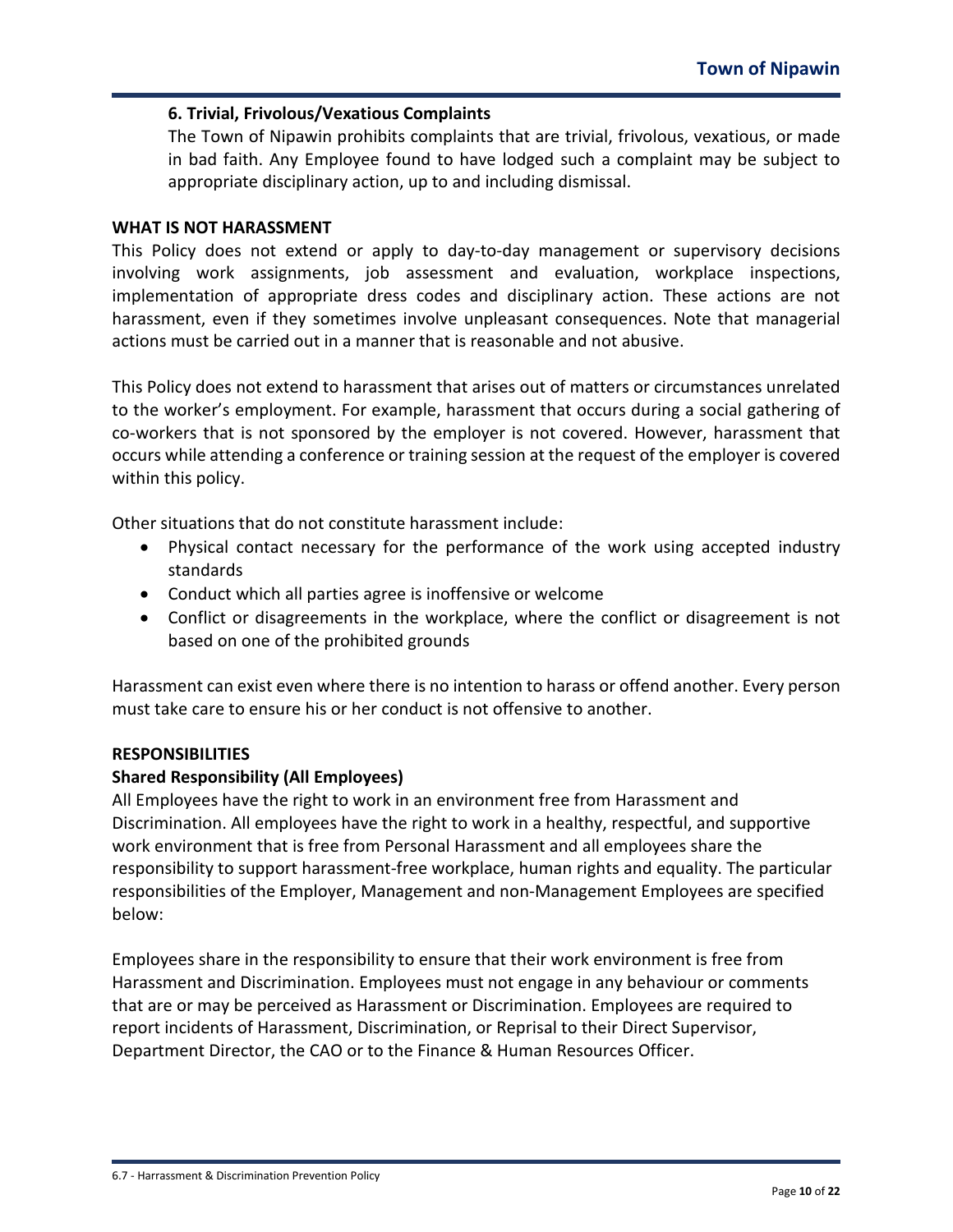*It is the responsibility of every Employee to co-operate fully in any attempts to resolve a matter under these policies and to co-operate fully in the investigation of any complaint. Any Employee who refuses to participate in an investigation or the resolution of a matter under these policies, or who knowingly or recklessly makes a false statement or gives false or misleading information, will be subject to disciplinary action up to and including termination of employment.*

# **Employer Responsibility**

- o Provide a Workplace free from Harassment and Discrimination that is based on the prohibited grounds under the *Saskatchewan Human Rights Code.*
- o Promote a healthy, respectful, and supportive work environment.
- o Ensure information and instruction on the content of harassment prevention is shared with all employees.
- o Ensure corporate policies and procedures comply with the *Saskatchewan Human Rights Code*.
- o Provide Human Rights awareness education to all Employees.
- $\circ$  Create an environment that encourages the reporting of all incidents of Harassment and Discrimination.
- $\circ$  Provide a process to handle and investigate Harassment and Discrimination complaints in the most effective, fair, and timely manner, given the circumstances.
- o Inform the complainant of the results of the investigation and any corrective action that has been or will be taken by the Employer to address workplace harassment.

## **Management Responsibility**

Management are responsible for promoting a Workplace that is healthy, respectful, and supportive and for intervening if harassment or discrimination occurs. Management are also responsible for promoting a workplace that is free of Harassment and Discrimination and Management must ensure that Harassment and Discrimination are not tolerated, ignored, or condoned.

Management are responsible for not only their own actions, but also for dealing with the actions of staff under their supervision. In order to prevent Harassment and Discrimination, address perceived Harassment and Discrimination, and to address employee complaints with respect to Discrimination or Harassment on the basis of the prohibited grounds under the *Saskatchewan Human Rights Code* OR Personal Harassment, Management will undertake the following actions:

- $\circ$  Set a good example by never engaging in, tolerating or condoning Harassment or Discrimination.
- o Make all reasonable efforts possible to protect Employees from Harassment and Discrimination.
- o Consult with the CAO or designate on matters that may pertain to this policy.
- $\circ$  If Harassment or Discrimination is suspected, or if an Employee complains that they are being harassed or discriminated against, action must be taken in accordance with this policy and procedure. Accordingly, Management is encouraged to consult with the CAO or designate as soon as possible, upon learning or suspecting that Harassment or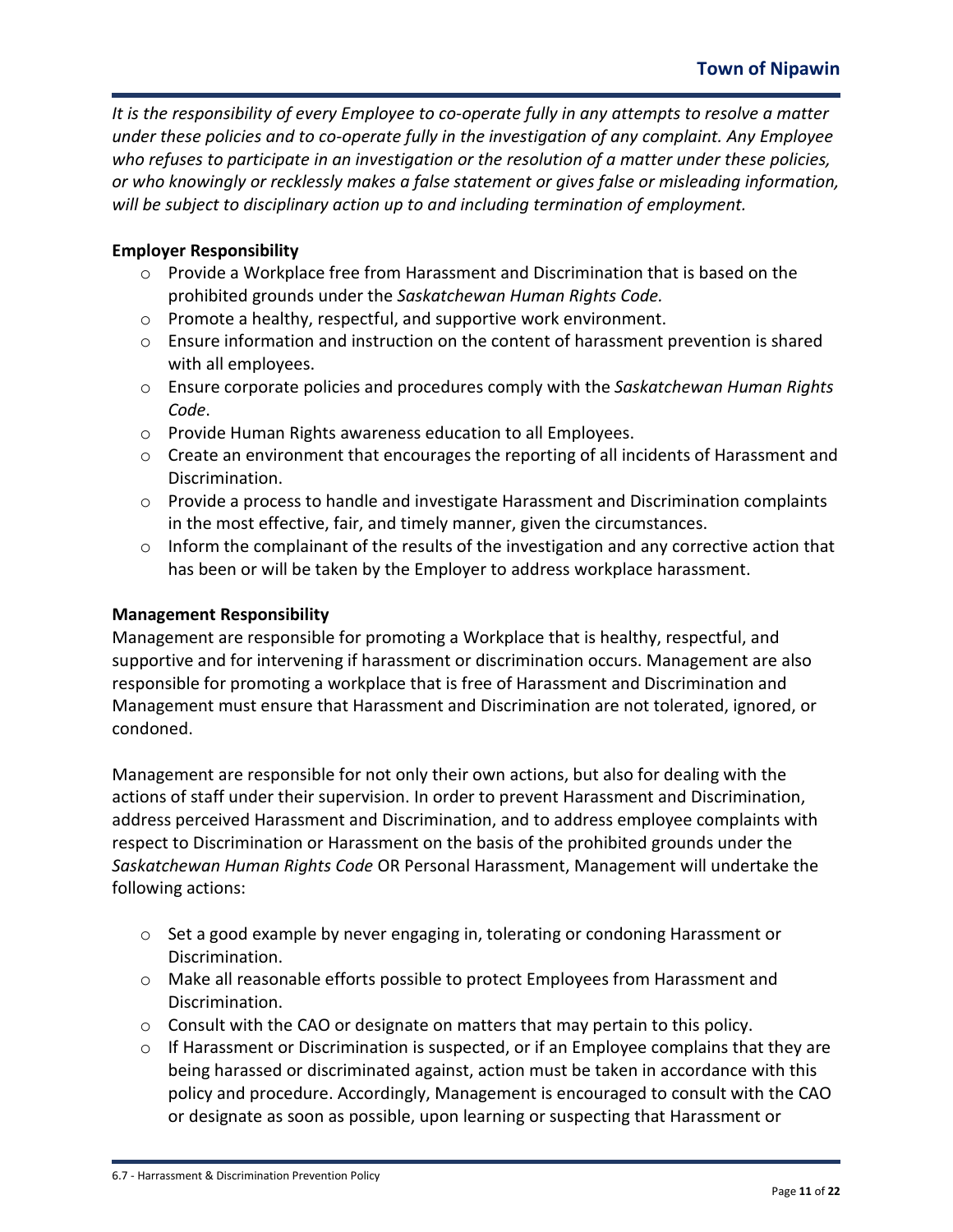Discrimination may be occurring. In consultation with the CAO or designate, Management must approach an employee if Harassment or Discrimination is suspected because some Employees may be embarrassed and/or reluctant to complain.

- o Respond immediately to any Harassment or Discrimination complaints by contacting the CAO. Only the CAO and/or the CAO's designate may formally investigate a Harassment or Discrimination Complaint *(see the associated procedures – Resolving Harassment and Discrimination Issues).* Management who are aware of Harassment or Discrimination and do not take corrective action, may be subject to disciplinary action, up to and including termination of employment.
- o In consultation with the CAO or designate, take remedial action with Employees who violate this policy, including disciplinary action, training, education or any other action deemed appropriate given the circumstances.

# **Employee Responsibility (including Management)**

Employees share in the responsibility to maintain a work environment that is healthy, respectful, and supportive.

- o Do not engage in any behaviour that is or may be perceived as harassment and/or discrimination.
- $\circ$  Report incidents of harassment and discrimination or retaliation (reprisal) to your Direct Supervisor, the CAO and/or designate.
- $\circ$  Co-operate fully in any attempts to resolve a matter under these policies and co-operate fully in the investigation of any complaint.

Any Employee who refuses to participate in an investigation or the resolution of a complaint/matter under these policies, or who knowingly or recklessly makes a false statement or gives false or misleading information, will be subject to disciplinary action, up to and including, termination.

## **PROCEDURE PURPOSE**

This procedure outlines steps to be taken to address issues of harassment and/r discrimination by employees of the Town of Nipawin.

# **PROCEDURE ROLES & RESPONSIBILITIES**

## **Employee**

Any employee who has a complaint alleging violation of this policy is encouraged to attempt the following before a formal complaint is filed:

- $\circ$  if possible, make your disapproval known to the person who is causing the offence; and
- $\circ$  ask that all offensive behaviour stop (If an employee approaches another employee in this regard it is expected that the approached employee will make all reasonable efforts to resolve the matter); and/or
- o discuss concerns with the employee's immediate supervisor or another member of Management; and/or
- o seek advice from the Union Local President (where applicable); and/or
- $\circ$  contact the CAO or designate for advice/consultation even if there is no intent to file a complaint.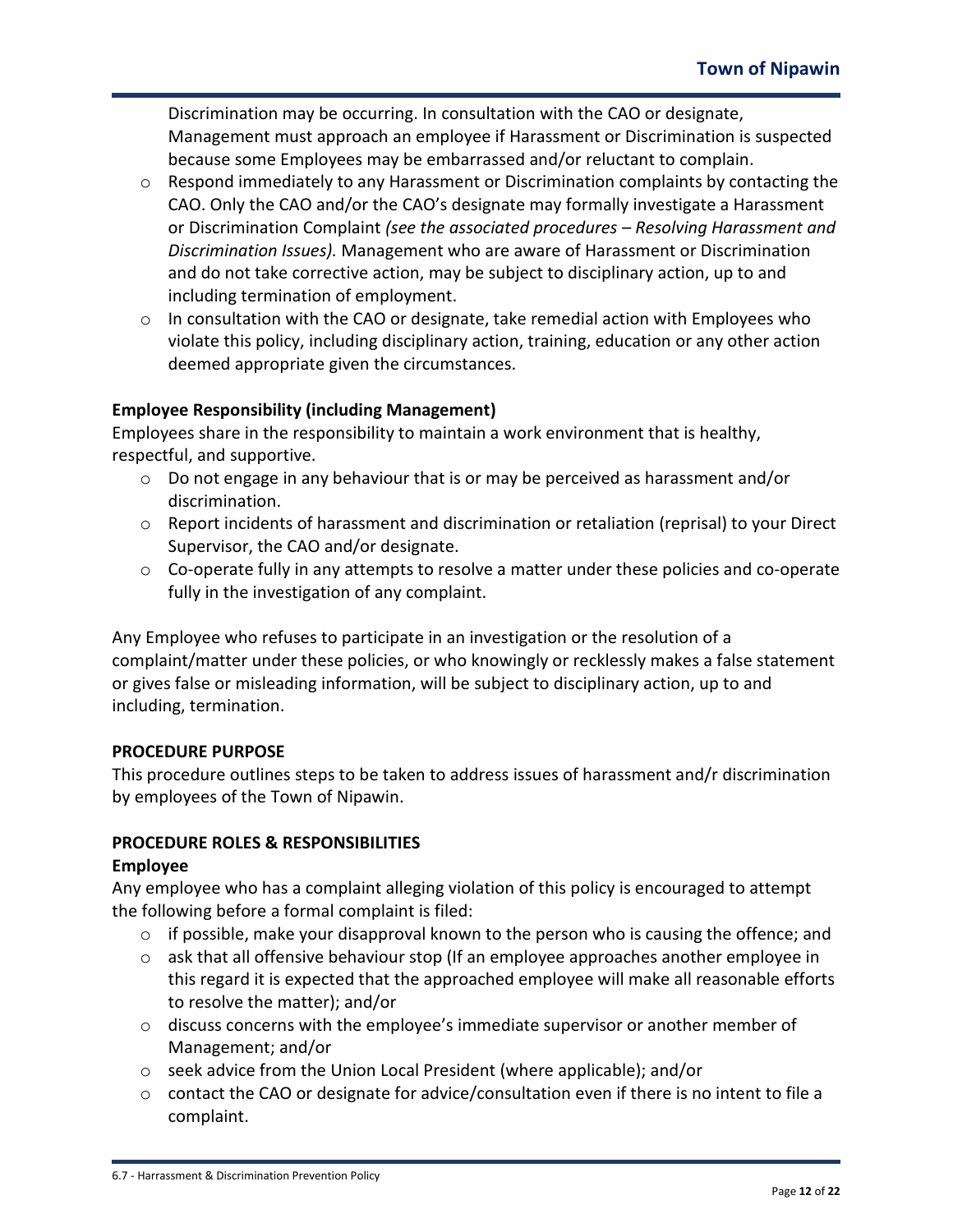**Do not discuss** the alleged harassment or discrimination or intent to file a complaint with other co-workers, as this could be a potential breach of the Harassment and Discrimination Prevention Policy.

Where possible, employees who believe that they have been subjected to Harassment or Discrimination should maintain a written record of the nature of the alleged conduct, date(s), time(s), behaviour, impact and list of witness(es). If the Harassment or Discrimination continues, or the Complainant is uncomfortable speaking to the person who is causing offence, or to their Direct Supervisor or another member of Management, the Complainant may bring the matter to the attention of the CAO and/or the Finance & Human Resources Officer as a complaint (see Complaint Procedures for next steps).

## **Chief Administrative Officer and Finance & Human Resources Officer**

The CAO and Finance & Human Resources Officer act as an impartial advisor to any Town Employee (including Management representatives). The CAO and Finance & Human Resources Officer maintains a fair and unbiased attitude to all complaints, and to all those involved in complaints, at all times. The CAO and Finance & Human Resources Officer are responsible for providing education and information concerning **all forms** of Harassment and Discrimination, assisting with efforts to resolve complaints, including investigations.

## **Senior Management Team**

If the Chief Administrative Officer/Chief Financial Officer/Director/Supervisor receives a complaint, it is encouraged they consult the CAO and/or the Finance & Human Resources Officer. The CAO and/or the Finance & Human Resources Officer may suggest any of the following steps be taken by management:

- $\circ$  take immediate action in the event of a real or potential threat to personal safety; and/or
- $\circ$  provide a copy of the policies and procedure to the Complainant to ensure awareness of the options under the policies, including protection from reprisal.

## **COMPLAINT PROCEDURES**

The Town's complaint procedures are intended to be a timely forum to address harassment and discrimination complaints. Any costs incurred by the parties during an investigation (legal, travel, etc.) are their own responsibility.

In certain circumstances, the CAO and Finance & Human Resources Officer or other appropriate staff will work in coordination to resolve a matter.

## **1. Complaint Assessment Phase**

Once a complaint has been received, the CAO and/or designate will assess the complaint to determine appropriate next steps. This may involve a preliminary factfinding process to ascertain:

• Type of behaviour complained about and whether it is covered under the Harassment/Discrimination Prevention Policies or Procedure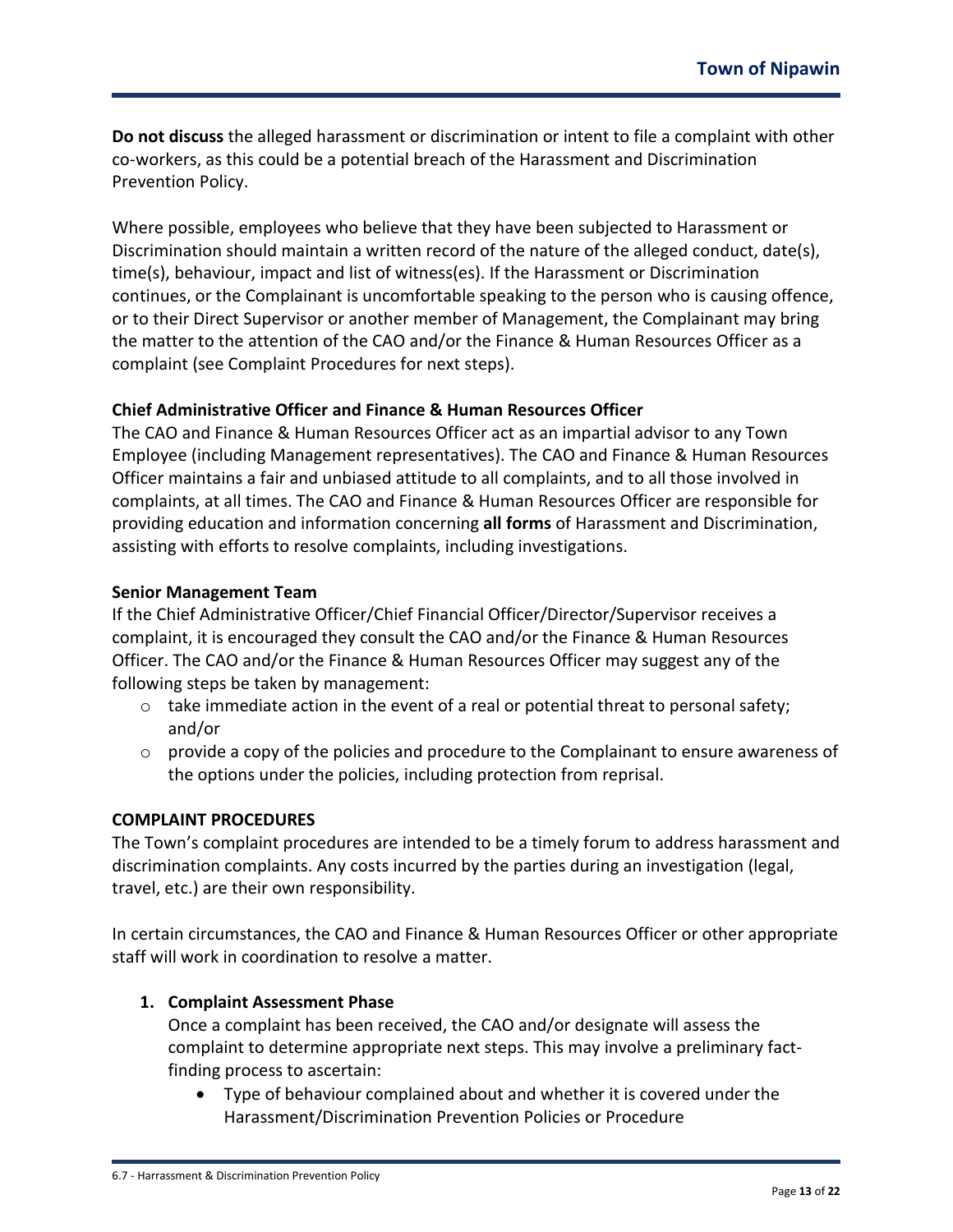- Severity of the situation
- Identification of parties to make initial inquiries with (i.e. Complainant, Respondent, Management, Witnesses)
- Whether other initial steps need to be taken (i.e. Police involvement, involvement of Occupational Health and Safety Committee, and/or Union President, etc.)
- Whether or not there is a need to intervene further on an informal basis or to investigate.

At any point during the Assessment Phase, it may be determined by the CAO that no intervention or investigation into the matter is required. The CAO has discretion to decide not to intervene or investigate or may discontinue an intervention or investigation, or may refuse to take action on any complaint in situations where:

- the complaint is made more than one year after the date of the last incident of harassment or discrimination
- the complaint is determined to be trivial, frivolous, vexatious, or made in bad faith
- the actions complained of have also been the subject of criminal charges
- the action(s) complained of do not fall within the definitions of Harassment and Discrimination or Personal (Workplace) Harassment as defined in the Harassment and Discrimination Prevention Policy and the Personal (Workplace) Harassment Prevention Policy
- an adequate remedy already exists
- the issue is most appropriately addressed by another area of the organization
- having regard to all the circumstances, further investigation of the matter is deemed unnecessary.

## **2. Complaint Informal Resolution Phase**

Where appropriate, the CAO may facilitate an informal resolution of complaints under this policy. Depending upon the circumstances or the Complainant's desired outcome, the CAO may pursue informal resolution without receiving a written complaint and/or without informing the Respondent.

For the purposes of the Personal (Workplace) Harassment fact-finding conducted during the Assessment Phase of these complaints may also satisfy the *Occupational Health and Safety Act* requirement that *"an investigation is conducted into incidents and complaints of workplace harassment that is confidential in the circumstances."* 

The goal of many employees who seek assistance is to stop the offending behaviour. Informal resolution facilitated can often be effective in addressing unwanted comments or conduct. Each situation is unique, and creativity may be necessary in devising options for informal resolution. If the matter is addressed through the informal resolution phase, there will be no formal findings of fact. In most circumstances, informal resolution efforts should be completed within 5 days.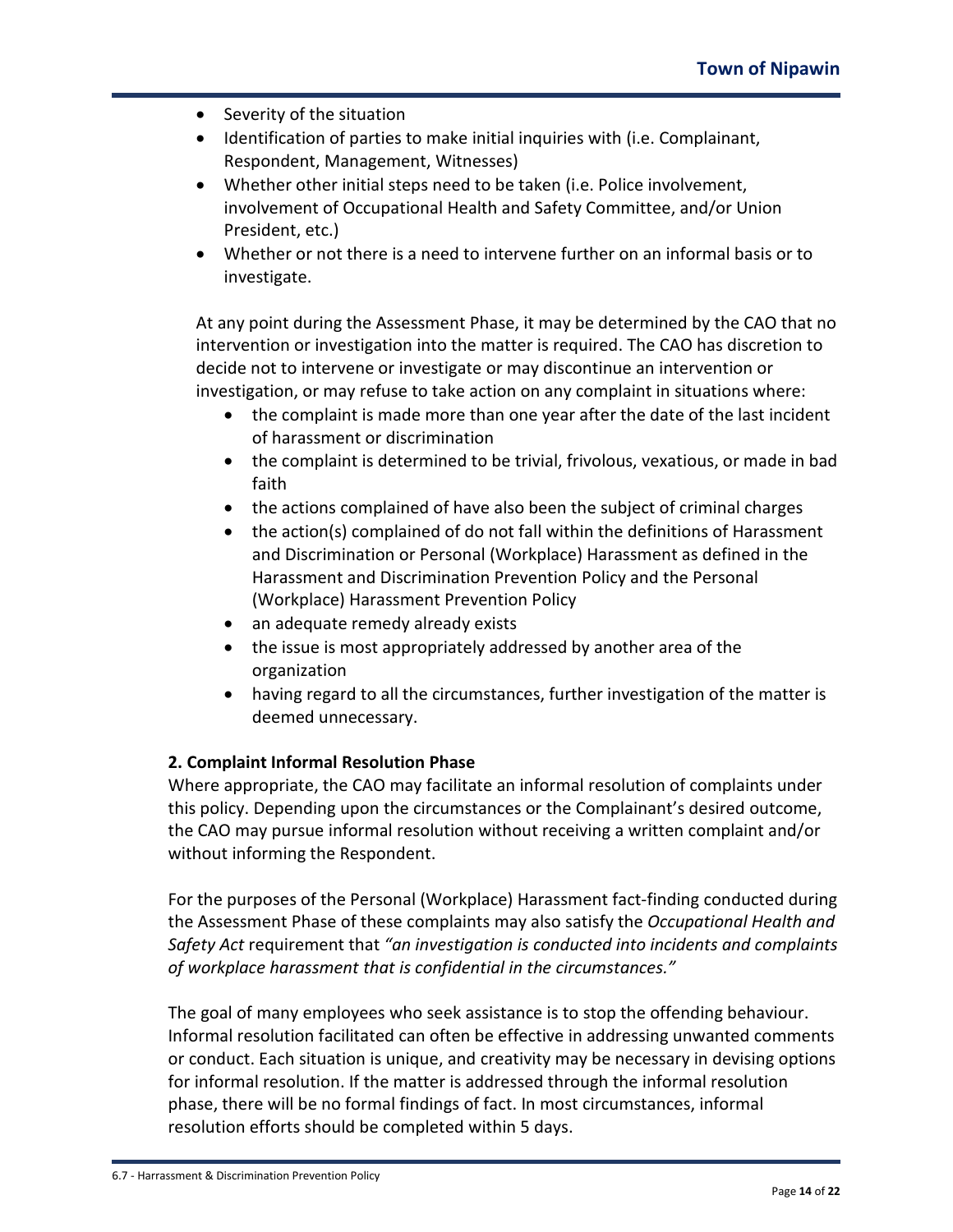Some examples of informal resolution include:

- *Education/Training* for a group of employees, or one-on-one where appropriate. In some cases, education and training can be conducted without the Respondent being identified
- *Involving Director/Supervisor* informing a Supervisor of concerns and developing a management plan to ensure a respectful and supportive workplace
- *Changing work responsibilities* to minimize contact between the Complainant and Respondent where operationally feasible
- *Alternative Dispute Resolution* It may be determined that some form of Alternative Dispute Resolution (ADR) or Mediation may be tried in order to settle the complaint. Any discussions concerning settlement will take place on a "without prejudice" basis. (This means that the rights of the parties involved will not be lost or waived by entering talks to resolve the complaint). A settlement may need to be approved by the Director(s) of the Department(s) involved and the CAO or designate. A written record of any settlement agreed to by the parties will be retained by the Chief Financial Officer and placed in corresponding personnel files. ADR can address multiple, complex issues and should generally conclude within 10 days. If the parties are not agreeable to ADR or a settlement is not successful, the CAO may decide to conduct an investigation.

If a resolution is not obtained in the Informal Resolution Phase, or if the nature of the complaint warrants, an investigation may begin, as determined by the Chief Administrative Officer.

## **3. Complaint Investigation Phase**

The CAO has discretion to require a signed written complaint from the person making the complaint before an investigation may begin. The written complaint should be submitted to the Chief Administrative Officer or designate setting out in detail the nature of the complaint, any information in support of the complaint including the specific incidents of Harassment and the names of possible witnesses.

The CAO will conduct investigations unless otherwise noted.

Investigations may also be undertaken by an external investigator engaged by the Town. Any investigation of a complaint, from a Town employee, made against a member of Council; the CAO will carry out the investigation. Any investigation of a complaint made against the Chief Administrative Officer; Council will be apprised and will carry out the investigation.

A Complainant cannot be compelled to proceed with a complaint. The Town of Nipawin may be obligated to proceed with an investigation in the absence of a formal written complaint if the allegation(s) constitute a violation of this policy. In these cases, the Town of Nipawin will proceed with either informal resolution or an investigation, with the intent of stopping the alleged behaviour and/or preventing further incidents from occurring if there has been a violation of the policies.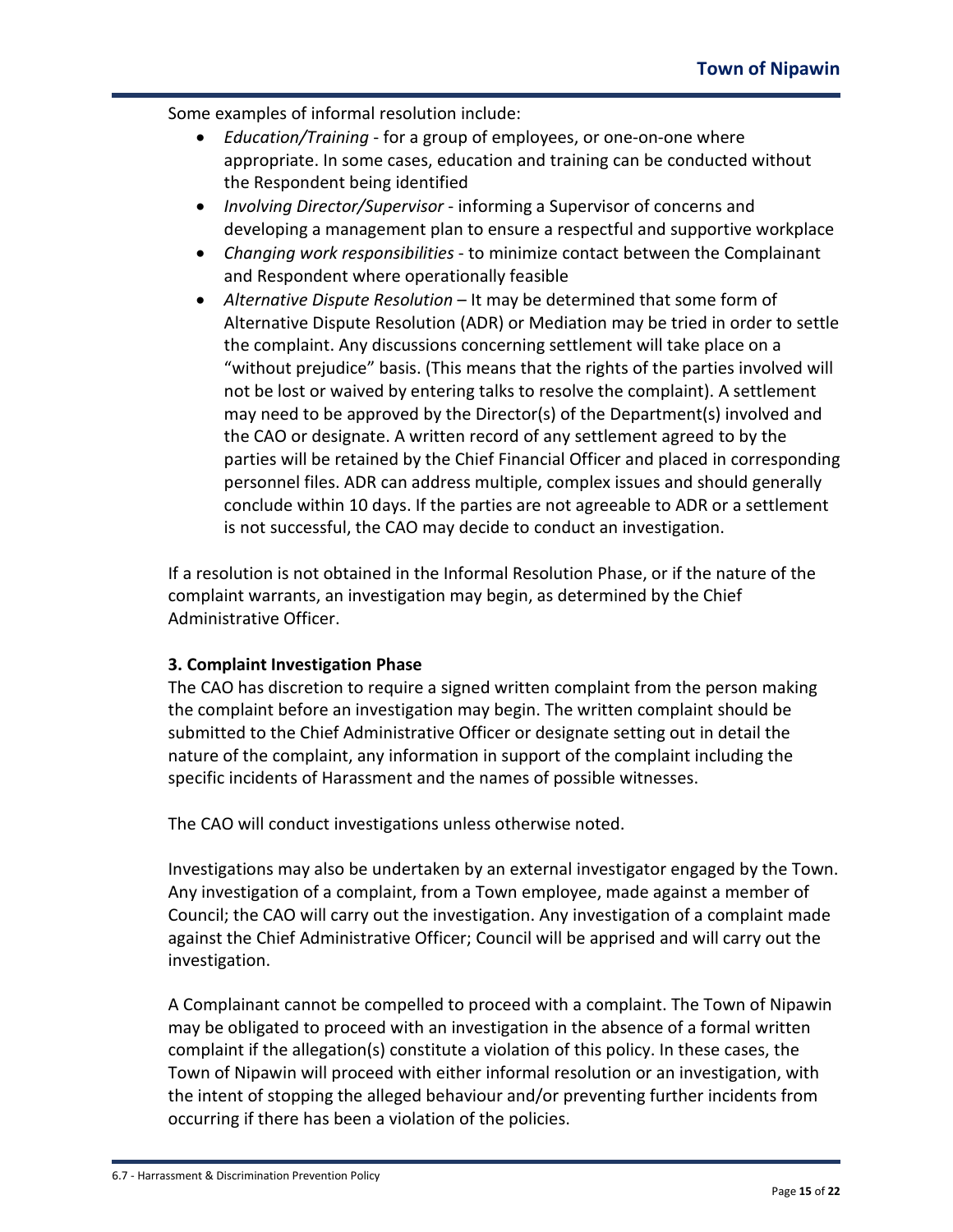Complaints are investigated by interviewing the Complainant(s), the Respondent(s), any witnesses and reviewing any available documentation. An investigation report should normally be completed within 30 days after a written complaint has been filed. The length of an investigation depends on many variables including but not limited to, the number of witnesses, complexity of the investigation, workplace schedules etc. If a report cannot be completed within the established timelines of this procedure, the parties to a complaint will be advised of the delays and any reasons why. It is incumbent on all parties to a complaint to arrange schedules or support persons so as not to delay the process.

In some circumstances, special arrangements may be advisable (where possible) to separate the Complainant and the Respondent in the workplace, temporarily re-locate either party to a complaint, or re-assign alternate duties to either party to a complaint (depending on the circumstances), pending the results of an investigation. The Finance & Human Resources Officer may recommend and facilitate such arrangements on the request of the CAO.

Alternative Dispute Resolution or mediation is to remain available (subject to mutual consent) to the parties prior to or during an investigation. As above, any settlement discussions will be held 'without prejudice' and separate from the investigation process. Any Employee (including Chief Administrative Officer, Chief Financial Officer, Director(s), or Supervisor(s)) interviewed are entitled to be accompanied by one other person of their choice, as a support person. The interviewer will make every effort to determine the identity of the support person prior to the meeting, to ensure that the presence of that particular support person would not present a conflict of interest in regard to the ongoing investigation. Unionized Employees may be supported by their respective unions, as per the Collective Agreement. Employees are also encouraged to utilize the Town's Employee and Family Assistance Program (EFAP) for additional support.

Respondent(s) to any complaint being investigated are entitled to know the allegations against them and have the opportunity to respond in full. A written notice of the complaint will be provided to the Respondent, with the general allegations. If necessary, statements from the Respondent(s) are disclosed back to the Complainant(s).

Interviews will be arranged and completed with witnesses and any other individuals who may have information pertinent to the investigation, as deemed necessary. In certain circumstances, the CAO may determine that a witness(es) will not be interviewed. At the end of each interview, Complainant(s), Respondent(s) and witness(es) will be asked to review the notes describing the interview and initial them to indicate accuracy. The CAO and Chief Financial Officer have the authority to access documents relevant to the complaint.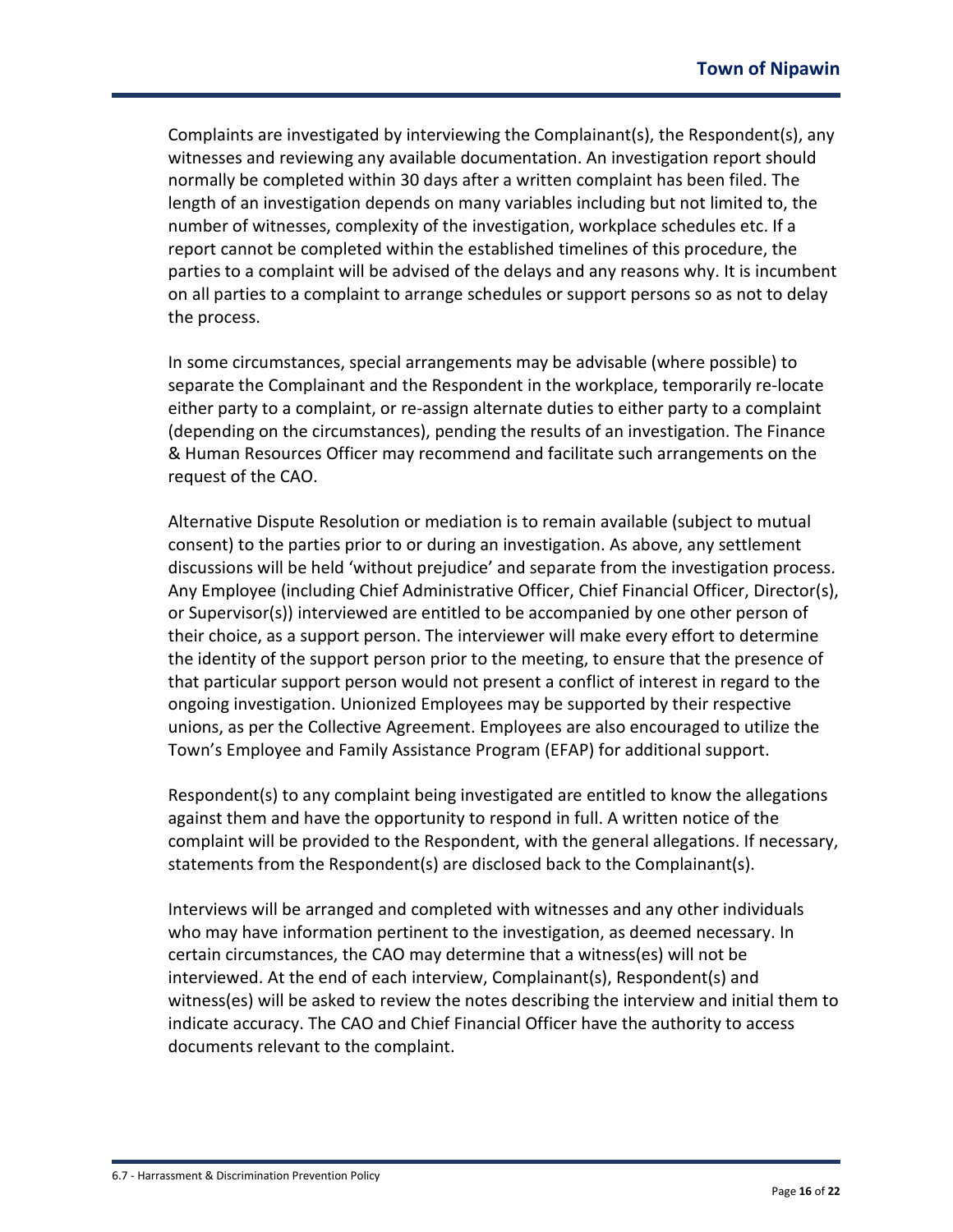# **4. Complaint Investigation Findings Phase**

The interviewer(s) will consider all the evidence gathered and decide whether there has been a violation of policy using the standard of proof called the "balance of probabilities".

The Director of the affected department will forward to the CAO or designate within ten (10) working days, after receiving recommendations from the CAO, a letter stating the action taken or to be taken in response to the findings of the investigation.

The Complainant(s) and Respondent(s) will be given a written summary of the findings resulting from the investigation. Any Employee who is found to have violated the Town's policies prohibiting harassment and discrimination may be disciplined according to the severity of the actions, up to and including termination of employment. Such disciplinary action shall be determined in consultation with the Department Director, Finance & Human Resources Officer and Chief Administrative Officer.

# **COMPLAINTS AGAINST ELECTED OFFICIALS**

In addition to the steps under "Complaint Procedures" the following applies to complaints from Employees, Consultants, Volunteers, Students and/or Contractors against Elected Officials of the Town of Nipawin:

- o The Employee may bring the matter to the attention of their Direct Supervisor, who will immediately inform the CAO.
- o Employees of the Town of Nipawin shall not conduct the investigation of any complaint against an Elected Official. The matter shall be referred to the CAO and the CAO will lead the investigation.
- $\circ$  Where it is determined that no third-party investigation is warranted, the CAO will carry out a similar procedure as used for Assessment and Informal Resolution, and the CAO shall report, as appropriate.

# **COMPLAINTS AGAINST CHIEF ADMINISTRATIVE OFFICER**

In addition to the steps outlined under "Complaint Procedures", the following applies to complaints from employees against the CAO:

- $\circ$  The Employee may bring the matter to the attention of their Direct Supervisor, who will immediately inform the Finance & Human Resources Officer.
- $\circ$  The Finance & Human Resources Officer will provide a confidential report advising of the complaint to the Chief Administrative Officer. If the complaint is of a major nature, then the complaint will be directed immediately to the Elected Officials of the Governance & HR Standing Committee.
- $\circ$  Employees of the Town of Nipawin shall not investigate any complaint against the CAO.
- o The Elected Officials of the Governance & HR Standing Committee conduct the investigation, when warranted.
- $\circ$  If the Governance & HR Standing Committee Elected Officials decide an external investigator is appropriate, that external investigator shall report their findings and recommendations for action to the Elected Officials of the Governance & HR Standing Committee. The elected officials of the Governance & HR Standing Committee shall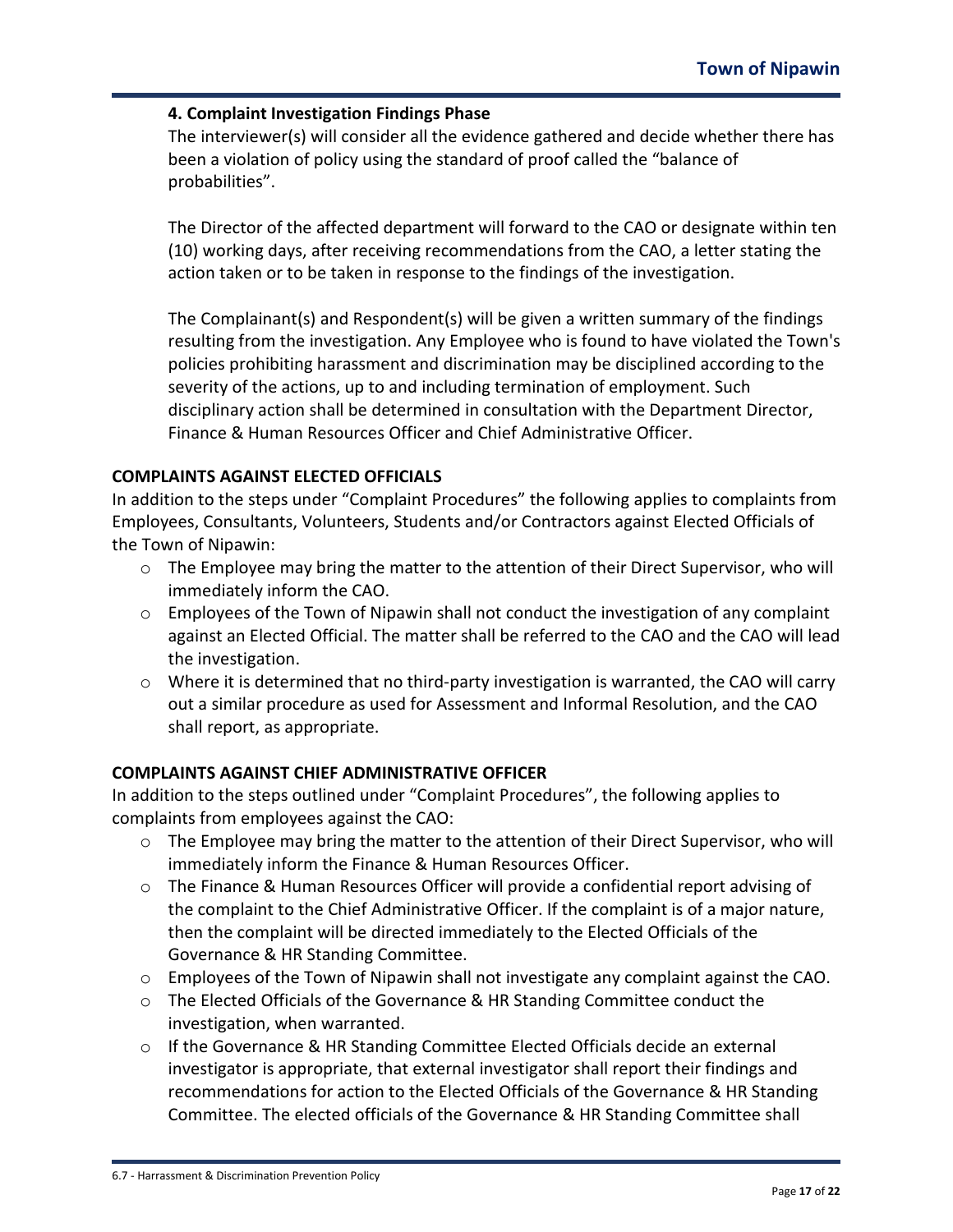provide Town Council with a report summarizing the findings and recommendations for appropriate action.

- $\circ$  If the investigation substantiates in whole or in part that the CAO violated any Town policy on harassment and/or discrimination, Town Council shall determine an appropriate sanction.
- $\circ$  When Town Council has determined what action, if any, will be taken against the CAO, the Mayor or designate shall provide a written summary of the findings resulting from the investigation to the Complainant(s).

# **COMPLAINTS AGAINST DIRECTORS**

In addition to the steps outlined under "Complaint Procedures", the following applies to complaints from Employees against a Director:

- $\circ$  The Employee may bring the matter to the attention of their direct supervisor, the Finance & Human Resources Officer, or the CAO. If the matter is brought to the attention of the Finance & Human Resources Officer or employees' direct supervisor, the matter shall immediately be directed to the Chief Administrative Officer.
- o Employees of the Town of Nipawin, other than the CAO, shall not investigate of any complaint against a Director. The CAO will lead the investigation.
- $\circ$  When the CAO has determined what action, if any, will be taken against the Director, the CAO shall provide a written summary of the findings resulting from the investigation to the Complainant(s).

# **HARASSMENT ALLEGATIONS INVOLVING MEMBERS OF THE PUBLIC**

If non-Town persons are deemed to have violated the Town's Harassment Prevention Policies, all reasonable efforts will be made to stop the Harassment/Discrimination which may involve, banning a person(s) from Town facilities, involvement of legal services or police involvement.

## **External Investigator**

In complaints where an external investigator is retained, the external investigator shall have regard for this policy, procedure, and any relevant law. The external investigator may modify the investigation process as appropriate to the circumstances, subject to the review of any modifications with the CAO and/or elected officials of the Governance & HR Standing Committee (when applicable) and shall make determinations with regard to applicable policies, procedures and any relevant law.

## **Confidentiality**

All information about complaints is confidential. Employees who are involved in any way in complaints or incidents of Harassment or Discrimination must not disclose to anyone in the workplace the details of the complaint or incident, except as required by this procedure and the Town's policies on Harassment and Discrimination. Confidentiality extends to all records relating to complaints, including but not limited to, records of meetings, interviews, and investigation results. Breaches of confidentiality may be subject to appropriate disciplinary action up to and including termination of employment.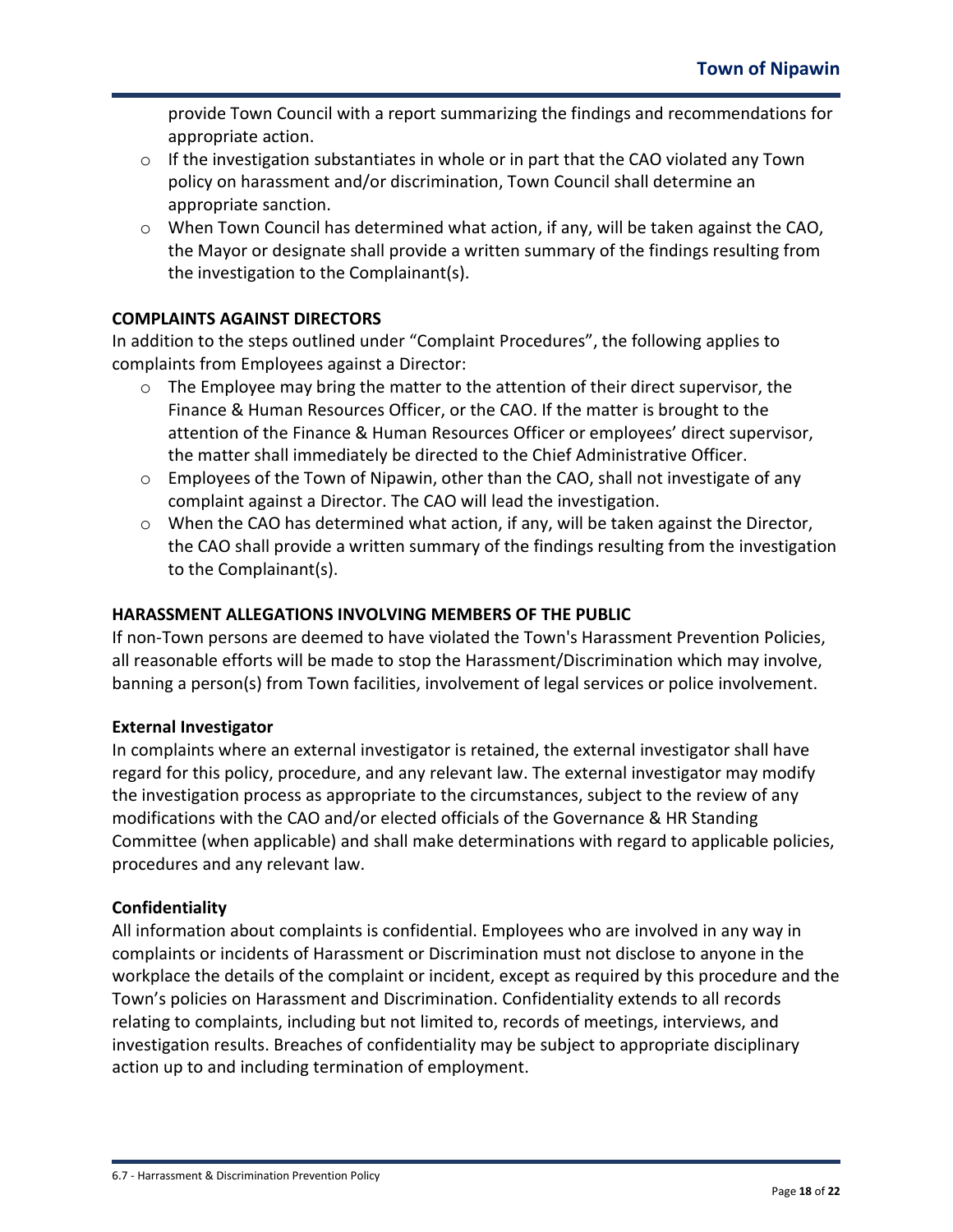The Chief Financial Officer will retain documentation related to complaints in the respective personnel file for seven (7) years from the date of the complaint. All records are subject to the provisions of the *Freedom of Information and Protection of Privacy Act* and may be subject to disclosure under the Act, or to a court of law.

## **Requests for Review**

Either the Complainant(s) and/or the Respondent(s) may make a Request for Review of the findings of the investigation if they have new and relevant information that was not previously available or have substantive reasons why the findings were not reasonable. The intent to file a Request for Review must be made known to the Chief Administrative Officer or designate, in writing within ten (10) calendar days of the date the parties were notified of the findings. Thereafter, there will be a discussion between the person(s) making the Request for Review, and the CAO or designate as to when the request must be submitted (never to exceed more than 20 calendar days from the date of this discussion). The Request for Review must include a statement of the reasons why the findings of the investigation were not reasonable and should be re-considered. If the Request for Review does not include new and relevant information that was not previously available or does not provide substantive reasons why the investigation findings were not reasonable, the CAO shall deny the request.

If it appears that there are substantive grounds to reconsider the findings of the investigation, Complainant(s) or Respondent(s) will be informed that a Request for Review has been made and will be given an opportunity to reply.

The CAO will make a final decision on the final disposition of the review.

#### **COMPLIANCE**

Any Employee who is found to have violated this Harassment and Discrimination Prevention Policy may be disciplined according to the severity of the actions, up to and including termination of employment with cause and without termination pay/severance. Such terminations will be decided by the Chief Administrative Officer and communicated to Town Council.

#### **REFERENCE**

DRAFT Violence in the Workplace Prevention Policy & Procedure, 6.19 DRAFT Work Refusals Policy & Procedure, 6.12 Employee Code of Conduct Policy, 6.1 Council Code of Conduct Policy, 1.2.2 Acceptable Use Policy, 2.0 Town of Nipawin Occupational Health & Safety Program *Saskatchewan Human Rights Code Saskatchewan Occupational Health & Safety Act/Regulations Saskatchewan Employment Standards Freedom of Information and Protection of Privacy Act*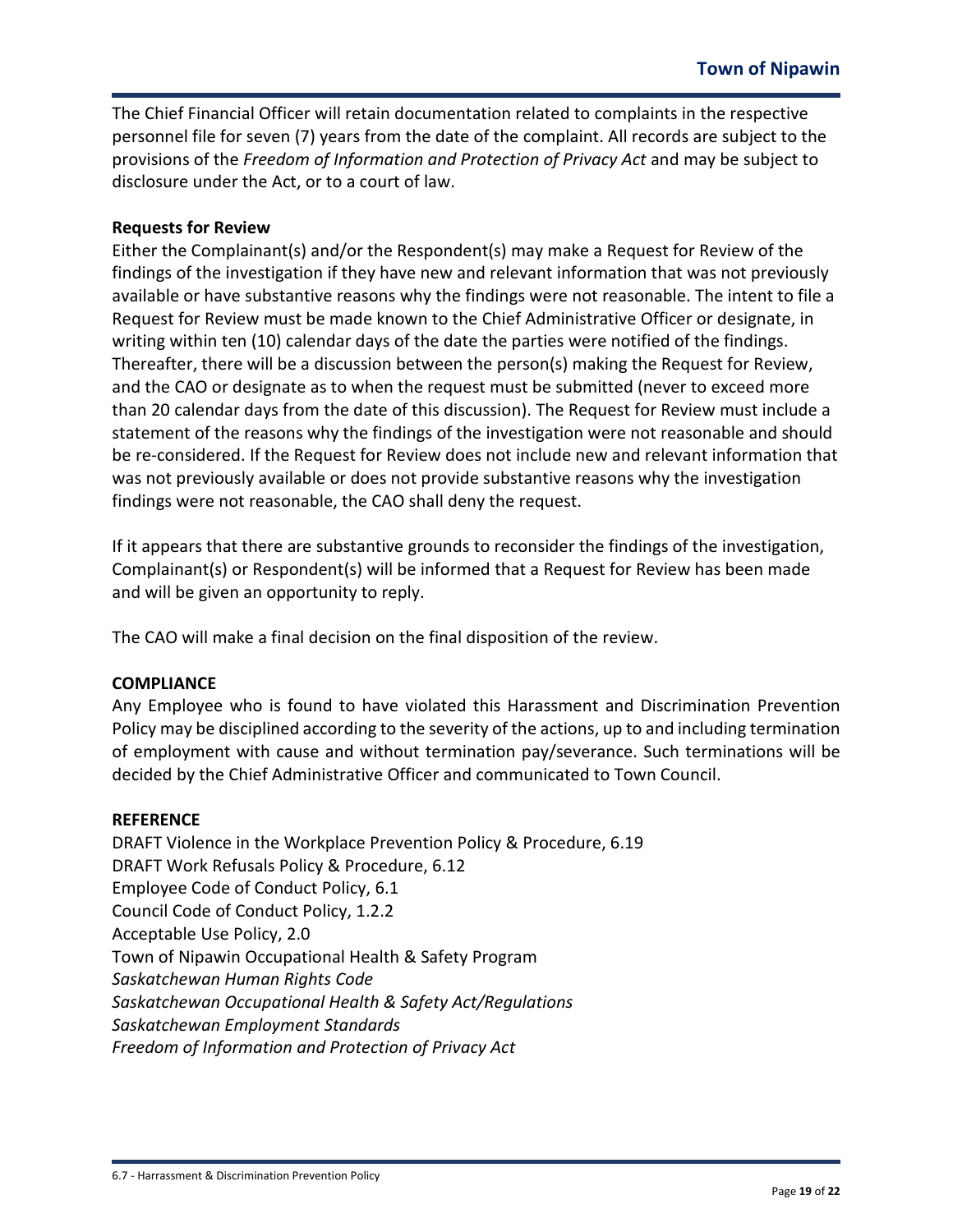# **Occupational Health & Safety**

Regina 400-1870 Albert Street REGINA SK S4P 4W1 Phone: 306-787-4496 Toll Free: 1-800-567-7233 Fax: 306-787-2208

Saskatoon 851-122 Third Avenue North SASKATOON SK S7K 2H6 Phone: 306-933-5052 Toll Free: 1-800-667-5023 Fax: 306-933-7339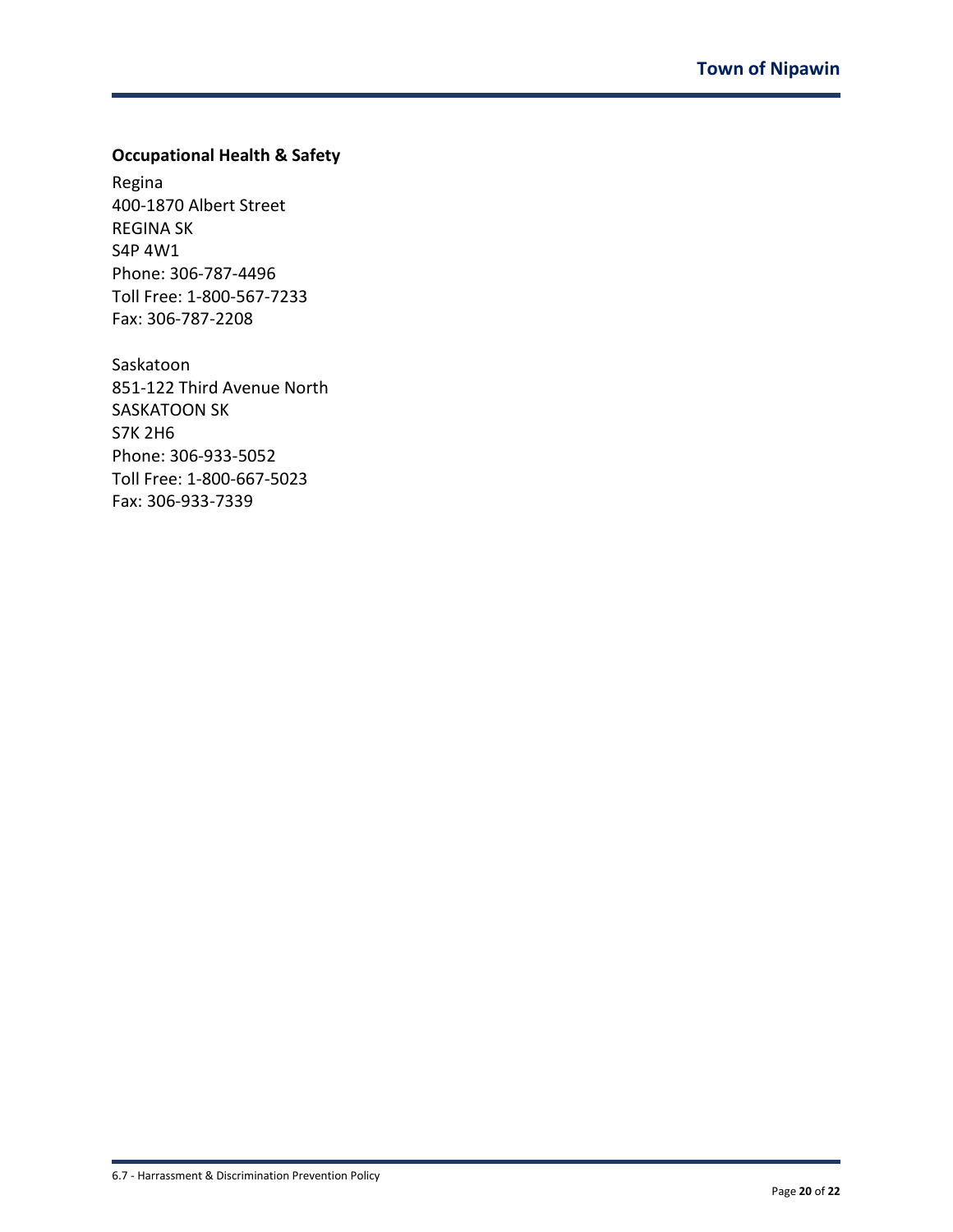# **Employer Formal Harassment & Discrimination Complaint Form**

| <b>Complainant Information:</b>                                                                                 |                 |                             |
|-----------------------------------------------------------------------------------------------------------------|-----------------|-----------------------------|
| Name:: Name:: Name:: Name:: Name:: Name:: Name:: Name:: Name: Name: Name: Name: Name: Name: Name: Name: Name: N |                 |                             |
|                                                                                                                 |                 |                             |
|                                                                                                                 |                 |                             |
|                                                                                                                 |                 |                             |
| <b>Witness Information</b>                                                                                      |                 |                             |
| List names of possible witnesses                                                                                |                 |                             |
| <b>Name</b>                                                                                                     | <b>Position</b> | <b>Contact Phone Number</b> |
|                                                                                                                 |                 |                             |
|                                                                                                                 |                 |                             |

# **Information about the individual(s) the complainant feels has/have harassed the**

**complainant:**Name of Person(s) against whom this complaint is made:

#### Date of incident (dd/mm/yyyy):

#### **In your opinion is the harassment/discrimination based on any of the following?** Please circle

which, apply to your situation:

| Sexual Orientation     | Religion             | Sex               |
|------------------------|----------------------|-------------------|
| Nationality            | <b>Disability</b>    | Age               |
| Place of Origin        | <b>Family Status</b> | Creed             |
| Physical Weight/Height | Colour               | Race              |
| <b>Marital Status</b>  | Ancestry             | None of the Above |

**If not based on any of the above grounds, is the harassment/discrmination based on either of the following:**